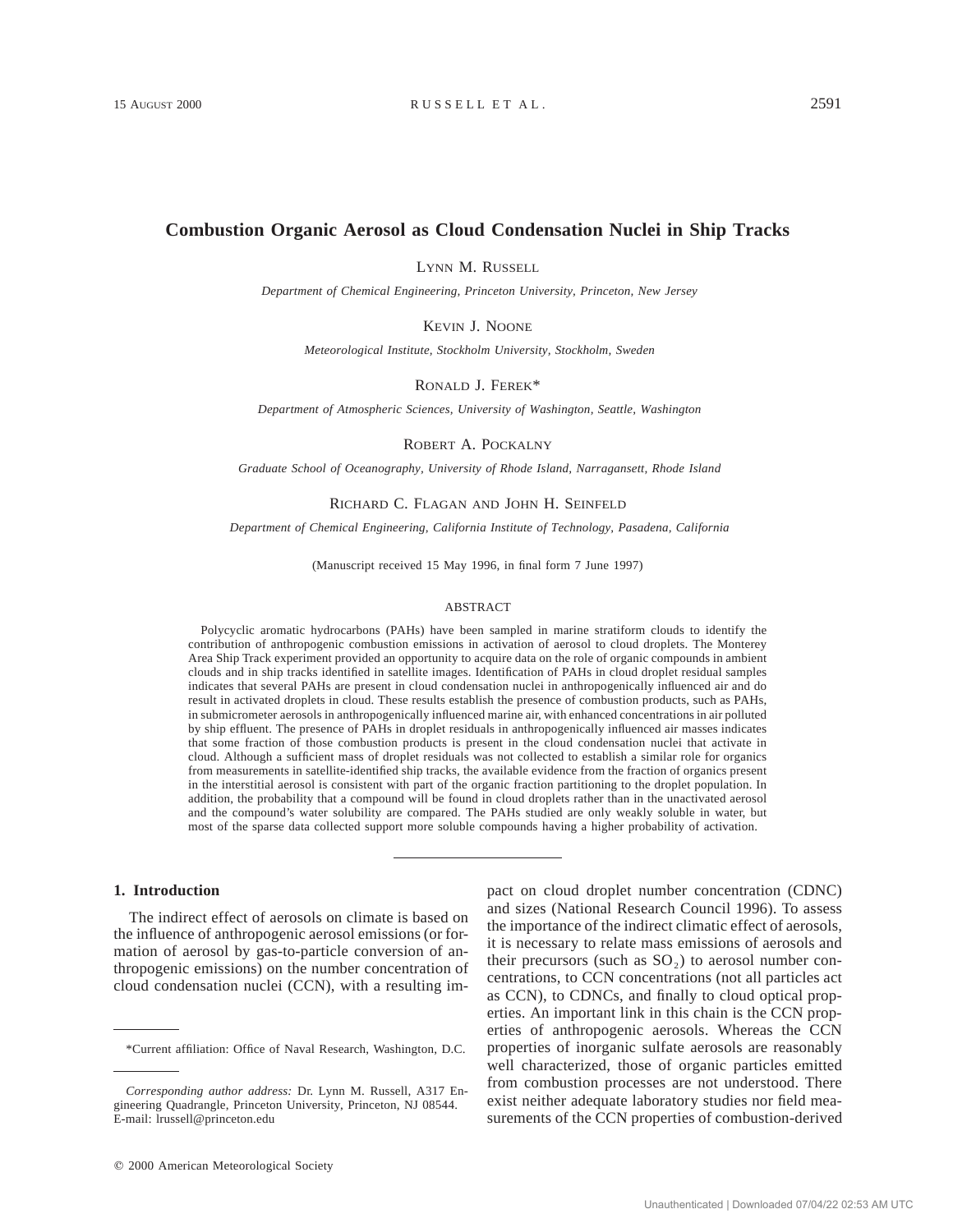|                                      | Reported concentrations <sup>a</sup>           |                                                    | Engine emissions                                       |                                       |                                                              |  |
|--------------------------------------|------------------------------------------------|----------------------------------------------------|--------------------------------------------------------|---------------------------------------|--------------------------------------------------------------|--|
| Compound                             | Urban<br>(Pasadena)<br>$\mu$ g m <sup>-3</sup> | Marine (San<br>Nicolas)<br>$\mu$ g m <sup>-3</sup> | Fuel oil<br>container shipb<br>$\mu\mathrm{g\ m^{-3}}$ | Gas oil bargeb<br>$\mu{\rm g~m^{-3}}$ | Diesel<br>emissions <sup>c</sup><br>$\mu$ g km <sup>-1</sup> |  |
|                                      |                                                | Polycyclic aromatic hydrocarbons                   |                                                        |                                       |                                                              |  |
| Anthracene                           | NR.                                            | < 0.01                                             | 0.197                                                  | 0.7                                   | 1.60                                                         |  |
| Phenanthrene                         | <b>NR</b>                                      | < 0.01                                             | 8.77                                                   | 20                                    | 12.20                                                        |  |
| Fluoranthene                         | 0.13                                           | < 0.01                                             | 3.89                                                   | 5.2                                   | 13.00                                                        |  |
| Pyrene                               | 0.17                                           | < 0.01                                             | 4.67                                                   | 5.4                                   | 22.60                                                        |  |
| Benzo[a]fluorene                     | NR.                                            | < 0.01                                             | <b>NR</b>                                              | <b>NR</b>                             | 1.90                                                         |  |
| Benzo[b]fluorene                     | <b>NR</b>                                      | < 0.01                                             | 1.64                                                   | 8.5                                   | NR.                                                          |  |
| Benz[a]anthracene                    | 0.25                                           | < 0.01                                             | 0.249                                                  | < 0.009                               | 3.60                                                         |  |
| Chrysene                             | 0.43                                           | < 0.01                                             | 2.572                                                  | 1.6                                   | 9.90                                                         |  |
| Triphenylene                         | 0.43                                           | < 0.01                                             | 5.856                                                  | 6                                     | NR                                                           |  |
| Benzo[a]pyrene                       | 0.44                                           | < 0.01                                             | 0.058                                                  | 0.03                                  | 1.30                                                         |  |
| Benzo[k]fluoranthene                 | 0.93                                           | < 0.01                                             | < 0.026                                                | 2.8                                   | 2.60                                                         |  |
| Benzo[e]pyrene                       | 1.20                                           | < 0.01                                             | 0.057                                                  | 0.03                                  | 2.70                                                         |  |
| Perylene                             | <b>NR</b>                                      | < 0.01                                             | 0.896                                                  | 0.1                                   | 1.00                                                         |  |
| $Indeno[1,2,3-cd]pyrene$             | 0.42                                           | < 0.01                                             | 0.183                                                  | < 0.01                                | ND                                                           |  |
| Benzo[ghi]perylene                   | 4.43                                           | < 0.01                                             | 0.678                                                  | < 0.01                                | 1.60                                                         |  |
| $Dibezn[a,h]$ anthracene             | <b>NR</b>                                      | < 0.01                                             | 1.569                                                  | < 0.03                                | ND                                                           |  |
|                                      |                                                | Polycyclic aromatic ketones and quinones           |                                                        |                                       |                                                              |  |
| 9H-Fluoren-9-one (fluorenone)        | NR                                             | < 0.01                                             | <b>NR</b>                                              | NR.                                   | 65.00                                                        |  |
| 9,10-Anthracenedione (anthraquinone) | NR.                                            | < 0.01                                             | <b>NR</b>                                              | <b>NR</b>                             | 23.50                                                        |  |
| 9H-Xanthen-9-one (xanthone)          | <b>NR</b>                                      | < 0.01                                             | <b>NR</b>                                              | <b>NR</b>                             | 2.70                                                         |  |
| 7H-Benz[de]anthracen-7-one           | 0.84                                           | < 0.01                                             | <b>NR</b>                                              | <b>NR</b>                             | 5.60                                                         |  |

TABLE 1. Previous measurements of polycyclic aromatic hydrocarbons, quinones, and ketones in ship and engine emissions, urban areas, and marine aerosol. ND, compound not detected. NR, compound not resolved.

<sup>a</sup> Diesel emission concentrations are reported from Rogge et al. (1993a).

<sup>b</sup> Pasadena ambient and San Nicolas Island ambient concentrations are reported from Rogge et al. (1993c).

<sup>c</sup> Marine vessel emissions are reported from Banisoleiman et al. (1994). Values reflect maximum measured during emission trials.

carbonaceous aerosols to allow one to predict reliably the effect of such aerosols on cloud droplet activation.

Ship tracks provide an ideal mechanism for studying effects of anthropogenic emissions on marine stratocumulus clouds. The present work provides an initial investigation of the fate of organic aerosols emitted from ship exhaust in the marine stratocumulus layer. A major question is, to what extent can the microphysical features of ship tracks be attributed to organic aerosols emitted in the combustion exhaust of ships?

There is ample evidence for an organic signature of combustion products in the aerosol phase of combustion emissions (Hildemann et al. 1989, 1991; Menichini 1992; Rogge et al. 1993a; Henderson et al. 1984; Banisoleiman et al. 1993; J. Tilman 1995, personal communication). Menichini (1992) has reviewed the use of ''spy polycyclic aromatic hydrocarbons (PAHs)'' to identify emissions of vehicles and coal-burning and industrial plants. Banisoleiman et al. (1994) report high concentrations of PAHs in the emissions of two fuel oil–powered ships (a ferry and a container ship) and of a gas oil–powered barge as summarized in Table 1. Phenanthrene, fluoranthene, pyrene, triphenylene, chrysene, and benzo[b]fluorene appeared in all samples in concentrations exceeding 1  $\mu$ g m<sup>-3</sup>. Trace amounts of benzo[g,h,i]perylene, dibenzo[a,h]anthracene, and indeno[1,2,3-c,d]pyrene were also reported. These authors estimate that the total worldwide emissions of aerosol-

phase PAHs from marine vessels are between 66 and 466 metric tons (Banisoleiman et al. 1993). PAH signatures have been found in ambient urban and anthropogenically influenced samples (Rogge et al. 1993c). As noted, the key question for climatic effects is to what extent the anthropogenic organic aerosol mass creates additional CCN. Frisbie and Hudson (1993) and Hudson (1991) have, in one study, shown that anthropogenic aerosol increased the concentrations of efficient CCN.

Early efforts to speciate the organic fraction of urban aerosol were undertaken by Cronn et al. (1977), who developed a method for using high-resolution mass spectrometry to identify individual organic compounds in the atmospheric aerosol. Duce et al. (1983) collected field samples of marine organic aerosol providing evidence that background oceanic sources contribute straight chain alkanes of 9 to 20 carbons, as well as organic acids. Few other species were found at levels exceeding 1 ng  $m^{-3}$  in the marine air samples (Duce and Gagosian 1982; Duce et al. 1983; Schneider et al. 1983; Kawamura and Gagosian 1987; Peltzer and Gagosian 1987). Sicre et al. (1990) have used long-chain unsaturated ketones in aerosol particles as tracers for long-range transport.

The data of Rogge et al. (1993c) provide an indication of the contrast in organic aerosols between background marine sources at San Nicolas Island 100 miles west of Los Angeles, California, and urban sources at seven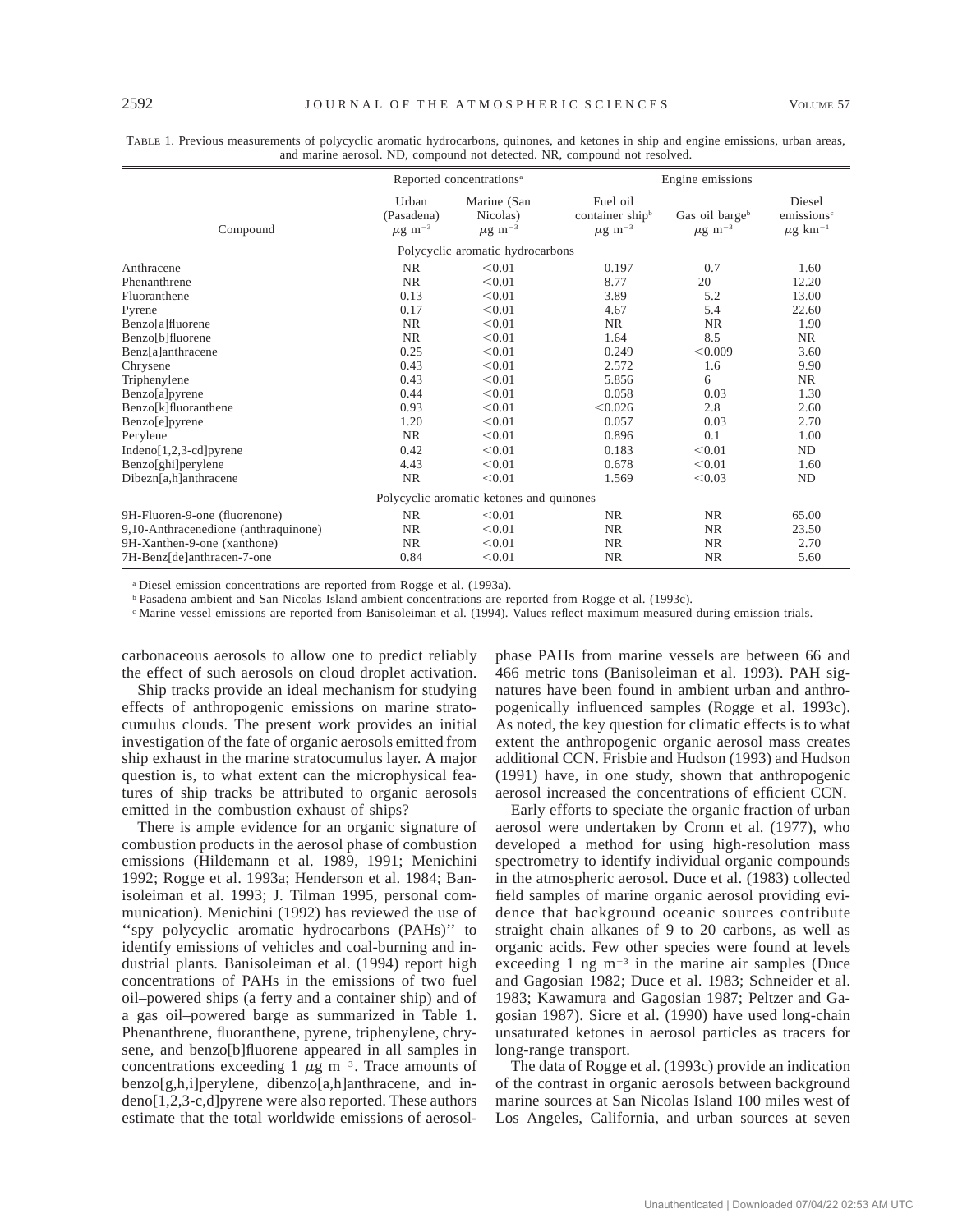inland sites. The off-coast site showed straight chain alkanes in concentrations of up to 300 ng  $m^{-3}$ , consistent with earlier work (Duce et al. 1983), but most other species were below the detection limit for their method. The high PAH concentration and the large quantities of branched alkanes resulting in unresolved spectral peaks at Rubidoux and Pasadena, California, contrast markedly with the low background concentration at the upwind island site, suggesting a characteristic signature for marine sources of low concentrations and straightchain alkanes, compared to the urban PAH and branched alkane species. Anthropogenic PAH tracers such as fluoranthene, pyrene, benz[a]anthracene, and benzo[e]pyrene were found at levels between 100 and 4000 ng  $m^{-3}$  at downtown Los Angeles but were below the PAH detection limit of 30 ng  $m^{-3}$  at San Nicolas Island (Rogge et al. 1993c). Grosjean's (1983) measurements of PAHs are consistent with these concentrations.

Recent studies of the total organic content of aerosol allow estimation of the lifetime of organic aerosols in the atmosphere and, consequently, the range over which such compounds may be transported (Novakov and Penner 1993). The observations of Novakov and Penner (1993) suggest that in regions downwind of major continental sources, organics can be a significant fraction of the marine aerosol that serves as CCN. These observations provided evidence that organics constitute part of CCN active particles, either in an internal or external mixture, with inorganic salts. Distinguishing the type of mixture of organics, as well as the potential importance of the aging that occurred in the aerosol during the transport from the continental sources, have important consequences for marine cloud formation. Calculations of Novakov and Penner (1993) suggest that, on average, particles larger than  $0.05 \mu m$  contain organic mass, and that at 0.5% supersaturation, those particles are active as CCN. Although their dataset is limited and does not relate directly to marine stratus clouds (where supersaturations typically do not exceed 0.1%), their data indicate that, if the size of particles activated at 0.5% supersaturation is assumed to be 0.05  $\mu$ m, then the mass of organics present at, and above, this size is required to account for the number of CCN measured. Simultaneous quantification of organic and sulfate mass on shorter timescales as well as more detailed size and time-resolved data would, however, be needed to identify whether the organics are present in an internal or an external aerosol mixture. In addition, to establish the role of organics in marine CCN, one needs the CCN activation spectrum for the organic aerosol and the composition of cloud droplet residuals (the particles remaining after cloud drops have been evaporated).

Analysis of continental fog droplet residual composition was undertaken in the Po Valley study by employing a counterflow virtual impactor (CVI) (Ogren et al. 1985; Noone et al. 1988, 1992). Data suggested a chemical difference in the residual composition of droplets, which would be consistent with an external mixture of hydrophobic and hygroscopic particle populations. Moreover, the composition of the droplet residuals was consistent with the hygroscopic, or soluble, population. In addition to the highly polluted anthropogenic nature of the Po Valley aerosol, the authors note that the thermodynamic conditions of the continental fogs they studied may not be representative of the conditions found in convective clouds and may lead to activation of far fewer particles (i.e., as few as 50% at circa  $0.5-\mu m$ diameter) than has been found in convective clouds. In experiments at Kleiner Feldberg, Germany, Hallberg et al. (1992) obtained results similar to those at Po Valley with chemical analysis of impactor samples by demonstrating that the insoluble fraction (elemental carbon) will preferentially remain in the interstitial aerosol rather than activating to cloud droplets.

The role of chemical composition in determining the hygroscopic properties of an aerosol has been well characterized for soluble inorganic species (Pruppacher and Klett 1978; Tang and Munkelwitz 1994). However, for many organic species little is known about their impact on nuclei activation to droplets in actual supersaturated environments. Hansson et al. (1990) have investigated the effect of hydrophobic organic coatings on particles consisting of aqueous salt solutions on the growth of particles. They measured these effects for tetracosane, octadecane, and dioctyl phthalate by measuring the change in the particle's growth by water uptake for a specified change in relative humidity as a function of the thickness of the coating applied to the particles. For all of the hydrocarbons studied, they found a decrease of 0.2% in this hygroscopic growth per nanometer of hydrophobic coating applied to  $NaCl<sub>(aq)</sub>$  particles and 0.6% for  $(NH_4)_2SO_{4(aq)}$  particles. Conversely, Andrews and Larson (1993) have shown that an organic coating of a water-soluble surfactant can increase the relative mass uptake of water at 90% relative humidity by 20% over that of uncoated black carbon particles. Wyslouzil et al. (1994) have demonstrated that a sulfate layer effectively increases the hygroscopic properties of hydrophobic black carbon particles (which do not take up water at 80% relative humidity), allowing a mass increase of 30% of the particle mass at 80% relative humidity. Weingartner et al. (1995) showed that the growth of combustion particles at high humidities is enhanced after aging 6 h in the collection chamber.

Saxena and Hildemann (1996) have estimated the solubilities of a number of organic aerosol species. Shulman et al. (1996) have suggested that particles containing partially soluble compounds such as carboxylic acids mixed with soluble components such as ammonium sulfate can serve as CCN, although the diameter at which the particle activates is predicted to be higher than that of pure ammonium sulfate. Their work suggests a need for further characterization of the solubilities of organics in other classes.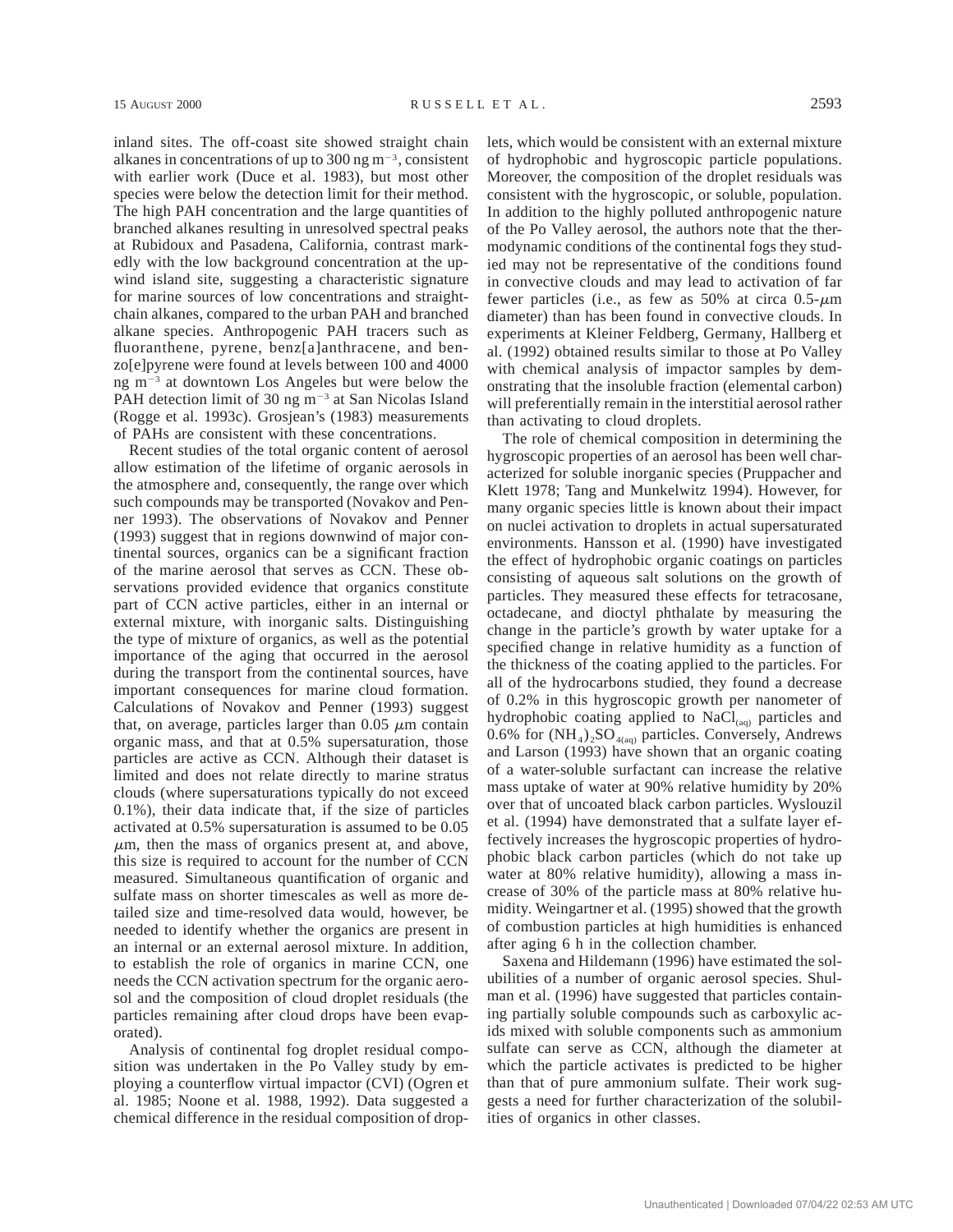# **2. Airborne sampling of interstitial and cloud droplet residual aerosol**

The Monterey Area Ship Track (MAST) experiment, conducted in June 1994, provided an opportunity to characterize and compare organic aerosol species, both in interstitial aerosol and droplet residual particles, present in ambient air masses as well as in ship track cloud lines. Samples of interstitial aerosol and cloud droplet residual particles were collected aboard the University of Washington C-131A aircraft. The 12 flights yielded 35 interstitial and below-cloud aerosol samples, 17 cloud droplet residual samples, and 24 blanks. Samples were subsequently analyzed to identify the organic species present. The collection and analysis method was designed to allow the identification of the maximum number of organic species from the limited particle samples possible from aircraft sampling of track features.

#### *a. Sample collection protocol*

Samples were collected on quartz fiber filters (Tissuquartz 2500-QAOT, Pallflex Corporation, Putnam, Connecticut) on two types of filter holders. Filter holders for collecting submicron aerosol on quartz substrates of 135-mm diameter were constructed of anodized aluminum. The filter holders are sealed by an O-ring compressed by tightening a screw opposing a hinged support. The filter substrate rests on a support consisting of stainless steel wire mesh overlaying perforated aluminum supports. A Teflon ring is used to hold the quartz-filter substrate in place. Air is drawn into the aircraft through a shrouded whole aerosol inlet into a 2.5  $m<sup>3</sup>$  evacuable collection bag (Hegg et al. 1993). The flow rate of air over these filters is  $100 \text{ L min}^{-1}$ .

A CVI was used to sample cloud droplets (Ogren et al. 1985; Noone et al. 1988). This device uses an opposing air stream to separate cloud droplets from the interstitial aerosol. The cloud droplets were then evaporated and sized with an optical particle counter. The cloud droplet residual samples from the CVI inlet were collected in stainless steel filter holders supporting 25 mm-diameter quartz substrates (Gelman Sciences) (Ogren et al. 1985; Noone et al. 1988).

Prior to sampling, all quartz filters were baked overnight above 550°C (Rogge et al. 1993c) to remove background blank contamination. The filters were wrapped in foil and placed in petri dishes for baking. After cooling, the petri dishes were sealed with Teflon tape until use (up to 60 days).

Substrates for both submicrometer aerosol and droplet residuals were installed in, and removed from, the filter holders in a glove box at the field site. The glove box was lined with Teflon and supplied with a continuous stream of air stripped of water and organic vapor-phase constituents. Aerosol was removed from the clean airstream by a total particle filter. Sample holders were cleaned between consecutive samples with methanol

and allowed to dry in the glove box. Exposed samples were stored in cleaned glass vials (Protocol B for VOC Sampling, U.S. Environmental Protection Agency) with Teflon lids (sealed externally with Teflon tape) that were then frozen for storage (at or below  $0^{\circ}$ C). Samples were transported from the field site (Monterey, California) to the analysis center (Pasadena) in insulated containers packed with dry ice. Samples were then stored frozen (below  $0^{\circ}$ C) for up to 6 months before analysis.

Each sample was collected with an in-field blank sample so that field and storage contamination could be quantified. For each flight, one of the six parallel filter holders was reserved as a blank. Samples were also stored in the glove box each day to provide an additional measurement of the sampling blank by checking the cleanliness of the glove box. Blanks and samples were analyzed by the identical procedure, and the masses of the compounds present in the daily blank were subtracted from the masses in the samples. The resulting mass was divided by the volume of air filtered to give the ambient concentration for all values reported here.

#### *b. Extraction and identification procedure*

Particulate matter was extracted from the filters using supercritical fluid extraction (SFE). The extraction uses high-purity  $CO<sub>2</sub>$  (SFE grade  $CO<sub>2</sub>$  with 2000 psi Helium, Air Products, Allentown, Pennsylvania) compressed in an extraction module equipped with a pump for adding solvent modifiers (model Prepmaster and MPA1, Suprex Corporation, Pittsburgh, Pennsylvania). The 135-mm filters were folded and rolled into a 10-ml cylindrical extraction vessel, 10 cm long and 1 cm diameter. The 25-mm filters were extracted using a 0.5-ml extraction chamber.

The SFE unit was connected to the gas chromatograph (GC) via a heated transfer line (model 050-020, Suprex Corporation). At the GC inlet a cryotrap (Hewlett-Packard) was installed to concentrate the sample transferred from the SFE unit. The heated transfer line consists of 1/16-in. flexible stainless steel tubing in a heating jacket regulated by a proportional temperature controller set to 290°C. Separation of chemical species was performed in a gas chromatograph (GC, model 5890, Hewlett-Packard, Wilmington, Delaware) using one of two columns. The first, designated HP-5MS (model HP-5MS, Hewlett-Packard), optimizes resolution with low carrier gas bleed at temperatures up to  $320^{\circ}$ C. Its packing of 5% phenyl methyl siloxane is efficient for separating nonpolar and some polar compounds. The second DB-1701 (model DB-1701, J and W Scientific, Folsom, California) column has a wider bore that is packed with 14% cyanopropylphenyl methylpolysiloxane. The HP- $5MS$  column was conditioned for 12 h at  $325^{\circ}$ C before use, and the DB-1701 at  $280^{\circ}$ C. Both columns were characterized for the following procedures with a suite of over 50 standards, as summarized in Table 2. Detection limits for all species calculated for the flow rates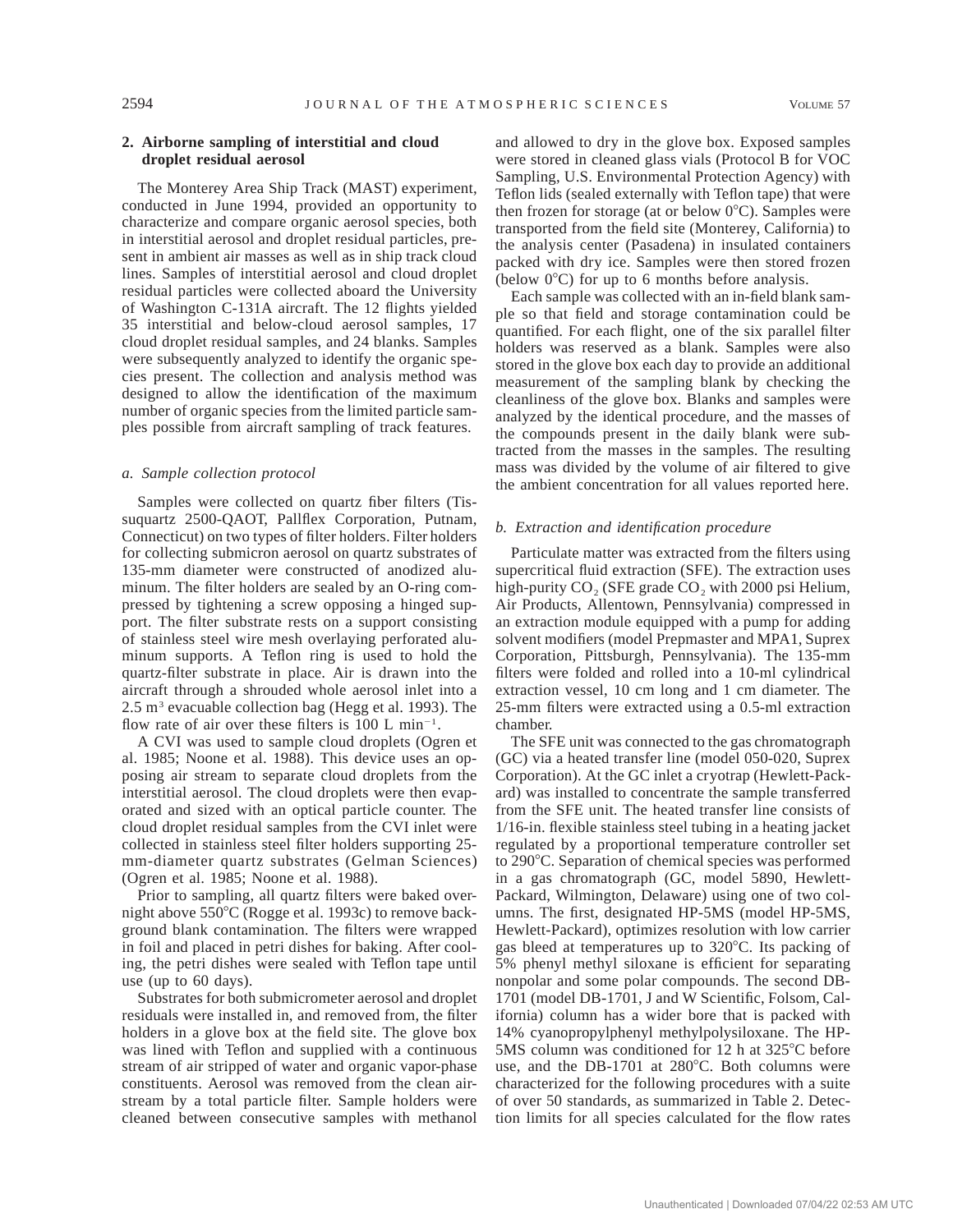|                                      | Carbon major mass<br>Spectral peaks<br>M/Z<br>Compound<br>Index |                                          | Retention time |                 |                    | Detection limit     |  |
|--------------------------------------|-----------------------------------------------------------------|------------------------------------------|----------------|-----------------|--------------------|---------------------|--|
|                                      |                                                                 |                                          | DB-1701<br>min | $HP-5MS$<br>min | DB-1701<br>$\mu$ g | $HP-5MS$<br>$\mu$ g |  |
| Polycyclic aromatic hydrocarbons     |                                                                 |                                          |                |                 |                    |                     |  |
| Anthracene                           | $C-14$                                                          | 89.<br>178.<br>76                        | 39.53          | 69.74           | 0.173              | 0.023               |  |
| Phenanthrene                         | $C-14$                                                          | 178, 89,<br>76                           | 39.53          | 69.30           | NQ.                | 0.028               |  |
| Fluoranthene                         | $C-16$                                                          | 202, 101, 87                             | 53.00          | 82.42           | 0.031              | 0.023               |  |
| Pyrene                               | $C-16$                                                          | 202, 101, 88                             | 54.97          | 84.54           | 0.033              | 0.028               |  |
| Benzo[a]fluorene                     | $C-17$                                                          | 216, 108, 187                            | 59.24          | 88.99           | 0.068              | 0.152               |  |
| Benzo[b]fluorene                     | $C-17$                                                          | 216, 108, 189                            | 60.01          | 89.73           | 0.078              | 0.180               |  |
| Benz[a]anthracene                    | $C-18$                                                          | 228, 114, 164                            | 69.39          | 98.33           | 0.036              | 0.039               |  |
| Chrysene <sup>a</sup>                | $C-18$                                                          | 228, 114, 202                            | 69.69          | 98.75           | 0.029              | 0.073               |  |
| Triphenylene <sup>a</sup>            | $C-18$                                                          | 228, 114, 202                            | 69.69          | 98.75           | NQ.                | NQ.                 |  |
| Benzo[a]pyrene <sup>b</sup>          | $C-20$                                                          | 252, 126, 113                            | 81.38          | 109.61          | 0.058              | 0.063               |  |
| Benzo[k]fluoranthene <sup>b</sup>    | $C-20$                                                          | 252, 126, 112                            | 81.05          | 109.61          | NQ.                | NQ.                 |  |
| Benzo[e]pyrene                       | $C-20$                                                          | 252, 126, 113                            | 84.79          | <b>NR</b>       | 0.070              | 0.363               |  |
| Perylene                             | $C-20$                                                          | 252, 126, 113                            | 83.42          | 111.99          | 0.029              | 0.328               |  |
| Indeno[1,2,3-cd] pyrene              | $C-22$                                                          | 276, 138, 125                            | 94.21          | 122.32          | 0.034              | 0.368               |  |
| Benzo[ghi]perylene                   | $C-22$                                                          | 276, 138, 125                            | 95.93          | 124.14          | 0.032              | 0.305               |  |
| Dibezn[a,h]anthracene                | $C-22$                                                          | 278, 139, 125                            | 95.03          | 122.98          | 0.034              | 1.124               |  |
|                                      |                                                                 | Polycyclic aromatic ketones and quinones |                |                 |                    |                     |  |
| 9H-Fluoren-9-one (fluorenone)        | $C-13$                                                          | 180, 152, 126                            | 39.06          | 67.23           | 0.124              | 0.046               |  |
| 9.10-Anthracenedione (anthraquinone) | $C-14$                                                          | 180, 208, 152                            | 50.34          | 78.26           | 0.031              | 0.103               |  |

TABLE 2. Characterization of detection limits by SFE/GC-MS for polycyclic aromatic hydrocarbon, quinone, and ketone standards used. NR, compound not resolved. NQ, compound not quantified.

<sup>a</sup> Since the chromatographic elution peaks of chrysene and triphenylene were not resolved, their concentration are reported together. <sup>b</sup> Since the chromatographic elution peaks of benzo[a]pyrene and benzo[k]fluoranthene were not resolved, their concentrations are reported together.

196, 168, 139 230, 202, 101

C-13 C-17

and collection times of each individual sample are tabulated in Russell (1995).

9,10-Anthracenedione (anthraquinone) 9H-Xanthen-9-one (xanthone) 7H-Benz[de]anthracen-7-one

The extraction procedure begins with raising the sample pressure to 300 atm and the temperature to  $150^{\circ}$ C. After a 50-min equilibration time, the pressure is ramped to 450 atm over 10 min while maintaining constant temperature. A valve is then opened for 10 min to allow the carrier CO<sub>2</sub> and the volatilized aerosol species to flow through the heated transfer line into the GC inlet, where species solidifying at  $-40^{\circ}$ C are held as the CO<sub>2</sub> carrier gas continues through to the GC vent. The SFE vessel is then equilibrated for an additional 10 min before another transfer step of 20 min. During the transfer phases a modifier solution of 10% acetic acid in methanol is added to the  $CO<sub>2</sub>$  carrier gas at a fixed volumetric rate of 5% in order to enhance extraction of polar compounds.

At the end of the extraction, the HP-5MS GC column is then heated in four stages: 1) from  $-45^{\circ}$  to 35 $^{\circ}$ C at  $20^{\circ}$ C min<sup>-1</sup>, 2) remaining at 35<sup>o</sup>C for an additional 5 min, 3) from  $35^{\circ}$  to  $320^{\circ}$ C at a uniform heating rate of  $2^{\circ}$ C min<sup>-1</sup>, and 4) constant at 320 $^{\circ}$ C for 5 min. The procedure followed for the DB-1701 column is similar: 1) from  $-45^{\circ}$  to 35 $^{\circ}$ C at 20 $^{\circ}$ C min<sup>-1</sup>, 2) remaining at 105 $\rm ^{\circ}C$  for an additional 5 min, 3) from 35 $\rm ^{\circ}$  to 280 $\rm ^{\circ}C$  at a uniform heating rate of  $2^{\circ}$ C min<sup>-1</sup>, and 4) constant at  $280^{\circ}$ C for 5 min.

Compounds separated in the GC are detected in a quadrupole mass spectrometer using electron impact ionization (model 5989A, Hewlett-Packard). Concentrations are calculated both as a fraction relative to the total ions detected in each sample and by reference to external standards for the compounds noted in Table 1. The external standards were purchased from Accustandard (New Haven, Connecticut). The detection limit for the standards studied varied from 10 ng to  $1\mu$ g. The effective detection limit in terms of atmospheric concentration varies with the amount of air volume sampled for each measurement. The blanks collected have been taken into account by subtracting the concentration of the corresponding blank for each sample.

73.37 99.94

0.072 0.063 0.145 0.412

### **3. Organic species in marine stratus**

44.84 72.89

Chemical analysis of species from aircraft sampling of ship tracks is constrained by the limited flow volumes, the short sampling times, and the low flow rates available in flight. These limitations arise from the fast speed of aircraft and the difficulty of finding and following a ship track in real time. Identifying localized spatial characteristics associated with ship tracks requires a protocol optimized for obtaining the best chemical identification possible with as little as  $1 \text{ m}^3$  air. As a result of the constraints associated with the samples collected during MAST, the primary focus in the chemical analysis is the relative differences between the compositions of interstitial and residual aerosol. This information provides a characteristic signature for the air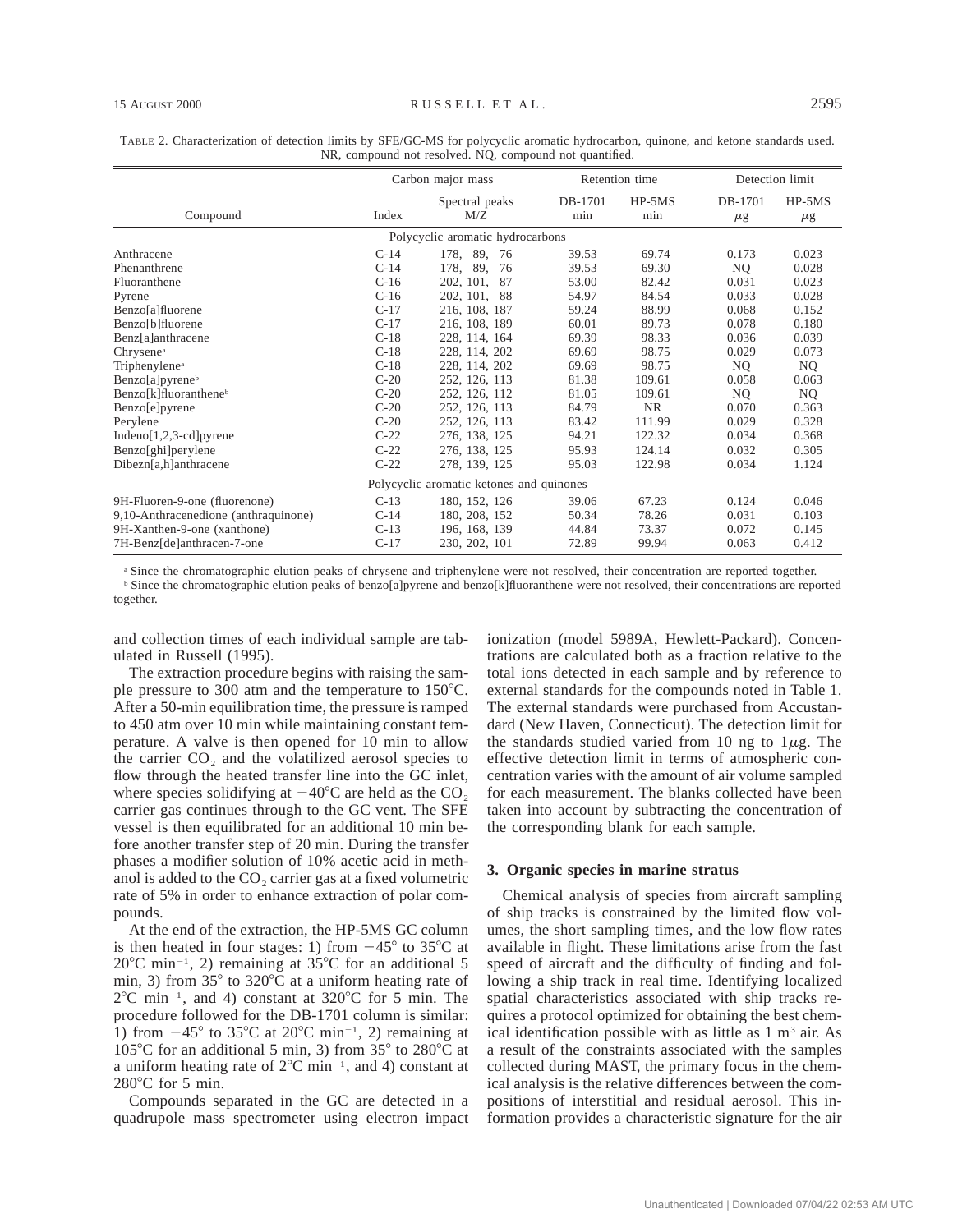|             |            | Droplet residuals |            | In-cloud interstitial |            | Boundary layer aerosol |               |
|-------------|------------|-------------------|------------|-----------------------|------------|------------------------|---------------|
| Sample date | <b>JDT</b> | a) In track       | b) Ambient | c) In track           | d) Ambient | e) In plume            | f) Background |
| 1 Jun 1994  | 152        |                   |            |                       |            |                        |               |
| 8 Jun 1994  | 159        |                   |            |                       |            |                        |               |
| 9 Jun 1994  | 160        |                   |            |                       |            |                        |               |
| 11 Jun 1994 | 162        |                   |            |                       |            |                        |               |
| 12 Jun 1994 | 163        |                   |            |                       |            |                        |               |
| 15 Jun 1994 | 166        |                   |            |                       |            |                        |               |
| 17 Jun 1994 | 168        |                   |            |                       |            |                        |               |
| 21 Jun 1994 | 172        |                   |            |                       |            |                        |               |
| 27 Jun 1994 | 178        |                   |            |                       |            |                        |               |
| 28 Jun 1994 | 179        |                   |            |                       |            |                        |               |
| 29 Jun 1994 | 180        |                   |            |                       |            |                        |               |
| 30 Jun 1994 | 181        |                   |            |                       |            |                        |               |
| Totals      |            |                   |            |                       |            |                        | 10            |

TABLE 3. Summary of samples analyzed presented as a matrix of sample type vs case day (total numbers of samples in and below cloud, and in and out of tracks and plumes).

masses and track features sampled. Compiling the results of the MAST samples, the organic species illustrate the variability in the background air masses sampled during the experiment. The eight ships sampled serve to characterize organic aerosol species from typical emissions of ships with diesel, gas, and steam turbine engines.

The MAST experiment involved the University of Washington C-131A, the U.K. Met. Office Research Flight C-130, the Research Vessel *Glorita,* the Naval Research Laboratory research airship, several naval and commercial vessels, and intensive satellite observations, measuring cloud and boundary layer charateristics in the stratus off the coast of Monterey in June 1994 (Durkee et al. 2000a,b). Aerosol physics and chemistry measurements aboard the C-131A are reported elsewhere (Noone et al. 2000a,b). The methodology used for interstitial aerosol samples for organic speciation required collecting three bag samples of air for each composite measurement of the aerosol in and below cloud. A continuous total condensation nuclei counter measurement was used to manually trigger bag collection in flight. Below-cloud measurements include background samples [with condensation nuclei (CN) concentrations near the average observed in the air mass] and plume samples (in sight of the ship's stack with CN concentrations roughly 100 times higher than the ambient). In-cloud measurements included interstitial aerosol in track (high droplet and CN) and ambient (background levels of droplets and CN), as well as cloud droplet residuals in track and ambient. The CVI samples were collected continuously during all track intersections and during ambient cloud transits, also using CN concentrations to distinguish track effluents.

To identify anthropogenic effects, we use PAHs as tracers for combustion emissions. The presence of PAHs, as well as polycyclic aromatic ketones and quinones (PAKs and PAQs, respectively), in the particulate phase of combustion emissions of petroleum products has been well documented (Rogge et al. 1993a; Banisoleiman et al. 1994). There is evidence that the concentrations of these compounds in the background marine atmosphere are significantly lower than those expected in regions impacted by anthropogenic emissions (Hildemann et al. 1991; Rogge et al. 1993c).

Ship emissions result in increased frequencies of detection of particulate PAHs and PAKs in the marine aerosol. The samples collected are summarized in Table 3. More PAHs, PAKs, and PAQs were identified in plume and track samples than in the background below- or incloud samples with the exception of background belowcloud detection of benzo[e]pyrene and benzo[k]fluoranthene. These results are summarized by the frequency distribution of the number of samples in which each of the compounds were detected in Fig. 1. This figure illustrates the number of samples in which each compound noted was detected. Figures 1a and 1b show the cloud droplet residuals samples in and out of track; Figs. 1c and 1d, the interstitial samples; and Figs. 1e and 1f, the out-of-cloud aerosol samples. The out-of-cloud samples (Figs. 1e,f) illustrate clearly the difference between plume and background aerosol, with higher frequencies of detection of fluorenone, pyrene, fluoranthene, phenanthrene, benzo[a]fluorene, and benzo[b]fluorene in plume exhaust samples than in the background samples. The results illustrated in Fig. 1a are inconclusive since all of the in-track cloud droplet residual samples were below detection. However, the background aerosol also shows clear indications of anthropogenic influence from combustion emissions in the background boundary layer sampled air, particularly in the presence of benzo[e]pyrene and benzo[k]fluoranthene (or benzo[a]pyrene). This influence may be a result of continental sources advected over the ocean, or of exhaust from ships previously encountered by the air mass. Both of these explanations are consistent with supporting physical measurements (satellite retrievals, aerosol size dis-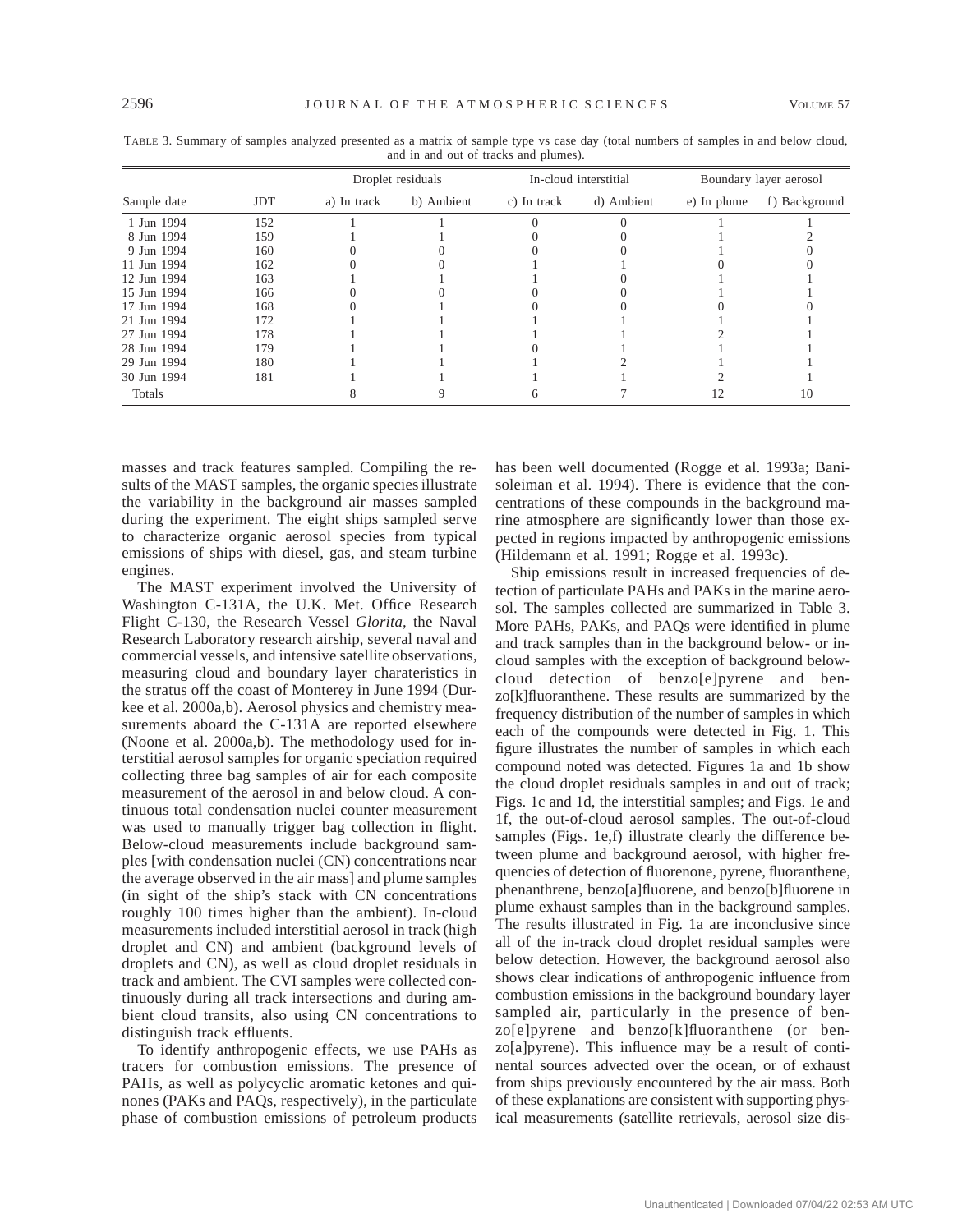

FIG. 1. Distribution of compounds detected for all samples (PAHs, PAQs, and PAKs) by class: (a) track residual droplets (in cloud), (b) ambient residual droplets (in cloud, out of track), (c) track interstitial (in cloud), (d) ambient interstitial (in cloud, not in track), (e) plume aerosol (below cloud), and (f) background boundary layer aerosol (below cloud, not in exhaust plume). All aerosol samples were collected with a 2- $\mu$ m effective upper cutoff using a 10 m<sup>3</sup> bag sampler. All droplet residual samples were collected from a CVI inlet.

tributions, droplet concentrations) during the MAST experiment (Durkee et al. 2000a,b; Noone et al. 2000a,b).

The interstitial aerosol (Figs. 1c,d) also shows more PAHs and PAKs in track areas as compared to the ambient (out of track) interstitial aerosols. In fact, in the ambient background cloud, only one PAH was detected in one interstitial aerosol sample (pyrene). In track, the interstitial aerosol showed detectable amounts of most PAHs. As noted, the cloud droplet residual in-track samples (Fig. 1a) were inconclusive for determining the concentrations of PAHs in the in-cloud droplets. Since the CVI samples were collected at a constant flow rate (instead of the bag sampling method used for the interstitial aerosols), the sample volumes collected were, in general, too small to yield detectable levels of compounds in ship tracks. In addition, the decrease in mean droplet size in several of the tracks sampled may have sufficiently degraded the collection efficiency of the CVI inlet to also limit collection of droplets (Radke et al. 1989a,b; Durkee et al. 2000a,b). However, the presence of PAHs in the ambient cloud droplets is consistent with PAHs contributing to particles that activate to droplets or are scavenged by droplets at the supersaturations of convective marine clouds.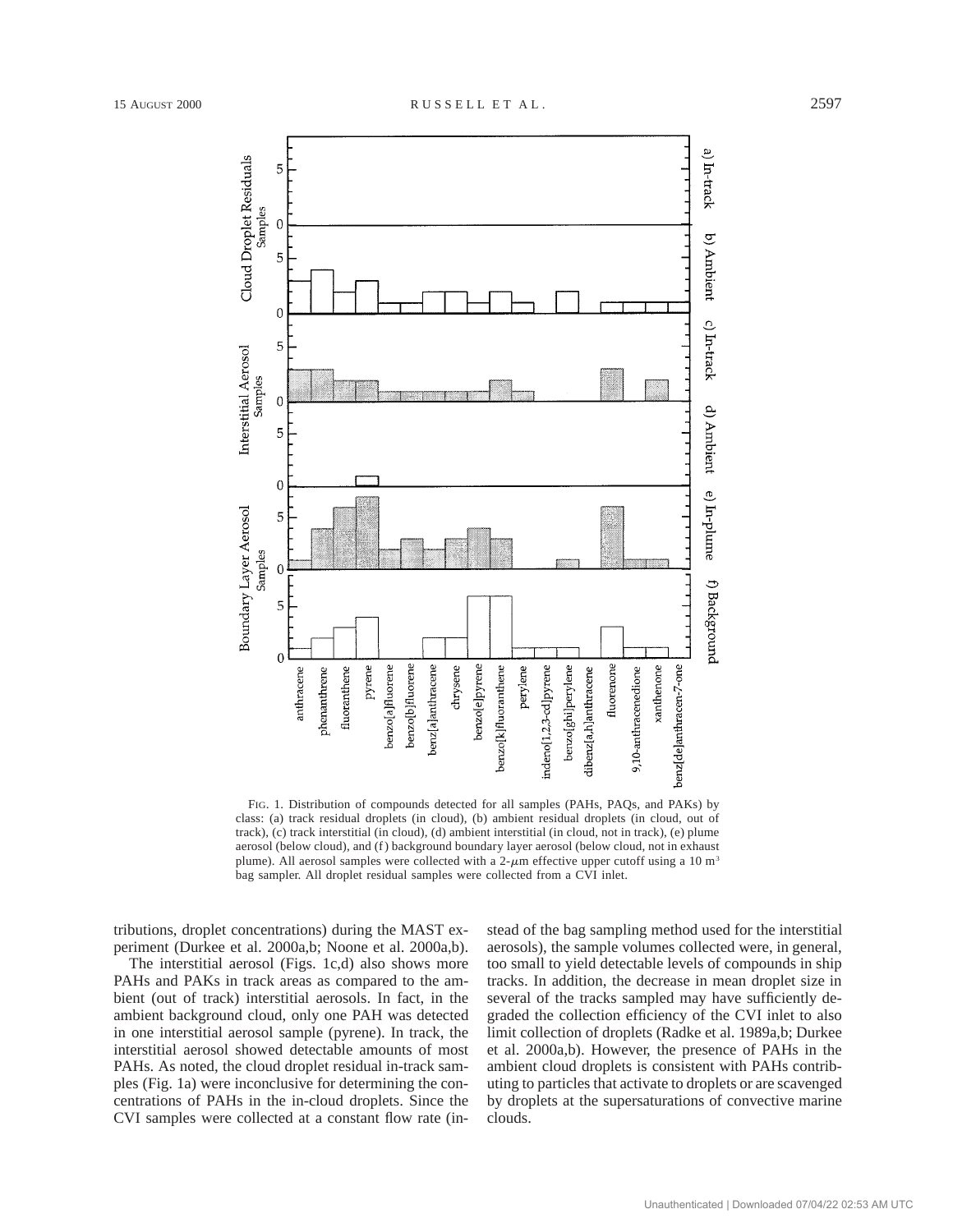# *a. Variability of background conditions*

To assess the influence of ship emissions, it is helpful to first understand the variability in the background boundary layer particulate composition and the cloud droplet and aerosol compositions. Figure 2 describes the ambient conditions encountered during the MAST experiment for which samples were collected. The ambient values of anthracene, benzo[e]pyrene, and benzo[k]fluoranthene over 10 ng  $m^{-3}$  suggest that at least some of the ambient samples included anthropogenic aerosol sources, since the data of Rogge et al. (1993b) suggest that ''clean'' marine air as measured at San Nicolas Island are under this level, whereas urban areas are likely to have much higher concentrations (typically between 100 and 1000 ng  $m^{-3}$ ). The average suggests background levels that are consistent with anthropogenically influenced air masses, as indicated by the values reported in Table 1. However, the variability in samples, illustrated by the range of values for individual compounds in Fig. 2, accounts for the fact that several samples included concentrations below the detection limit.

Although the variability from day to day during the experiment complicates the interpretation of these average concentrations, accounting for the variability is important to illustrate the trends consistent throughout the dataset. With the exception of one sample showing a very low concentration of pyrene  $(2 \text{ ng } m^{-3})$  on Julian decimal time (JDT) 180, all of the interstitial aerosol concentrations were below detection for PAHs, PAKs, and PAQs. By contrast, both the out-of-cloud aerosol and the in-cloud droplet residuals showed PAHs and PAKs. This observation is consistent with the majority of the PAHs and PAKs in the submicrometer aerosol being present in the fraction of aerosol that activated in the clouds observed here, and hence served as CCN.

All PAHs and PAKs detected in the boundary layer aerosol were also detected in the cloud droplet residuals at equal, or greater concentrations, both calculated on a basis of a cubic meter of air. The greater-than-ambient concentrations in the cloud droplet residuals may result, in part, from contamination of these out-of-track samples with in-track air during the sampling process since the CVI samples were manually switched based on the total aerosol concentration.

# *b. Ship track and plume characteristics*

Concentrations of PAHs and PAKs in ship emissions vary with the type of ship and are thought to be influenced by the engine size, condition, and speed; ship tonnage; and fuel type and composition (Banisoleiman et al. 1994). Consequently, the emissions sampled during the MAST experiment are expected to include a variety of source compositions resulting in different PAH/PAK signatures. In addition, since bag samples of submicrometer aerosol were taken at different distances

from the ship and in boundary layers of varying heights, the concentrations in the samples will have been influenced by different amounts of dilution. Source emission studies were not conducted for the specific ships sampled in this study, precluding ship-specific tracer identification. However, the quantities and species of PAHs were consistent with diluted ship engine emissions.

Figure 3 illustrates the variation found in the aerosol compositions in plumes and tracks sampled during MAST. For almost all PAHs, the range encompasses a span from over 100 ng  $m^{-3}$  to below the detection limit. In the out-of-cloud aerosol samples, four compounds are sufficiently concentrated in the plumes to exceed the ambient variability among all of the samples to result in measurable differences in Fig. 3. Those four PAH/ PAK tracers are pyrene, benzo[a]fluorene, benzo[b]fluorene, and 9,10-anthracenedione.

In the cloud interstitial aerosol, there is a much clearer distinction than in the out-of-cloud aerosol between the in-track particles and the out-of-track particles, where there were no significant concentrations of PAHs, PAKs, or PAQs detected. The strongest signals in the in-track interstitial aerosol shown in Fig. 3 include five compounds (anthracene, phenanthrene, pyrene, benzo[e]pyrene, and fluorenone) with concentrations over  $10$  ng m<sup>-3</sup>. These concentrations are comparable to values reported for urban and industrial areas in Europe and the United States (Menichini 1992). In general, one would expect the concentrations of plume compounds to exceed those observed in the in-track interstitial aerosol, since the plume is closer to the ship and hence would be more concentrated. However, since the spatial extent of the plumes, sampled at a distance of 100–300 m behind the ship, was smaller and less predictable in flight, the in-plume bag samples were more likely to consist of several seconds (out of the 10 s required to fill the bag) of air from the edges of the plume, where the emissions were dilute. By contrast, the high in-track concentrations (at 1–3 h after emission) result from the uniform and predictable boundaries of well-mixed high aerosol number concentrations, which characterize the length of ship tracks (Durkee et al. 2000a,b).

A notable feature of Fig. 3 is the absence of PAHs in the in-cloud interstitial out-of-track aerosol, despite their presence in the below-cloud aerosol. There are, however, several PAHs in the in-cloud, out-of-track droplet residuals. As discussed above, the absence of PAHs in the ambient interstitial aerosol indicates that organics in aerosol below cloud serve as CCN and hence partition to the droplet phase, rather than the interstitial aerosol. This is supported by the presence of PAHs in the ambient droplet residual samples collected by the CVI (Fig. 2).

In track, as shown in Fig. 3, there remain significant PAHs in the interstitial aerosol (and the residual samples are inconclusive due to small sample volumes), suggesting two possibilities. The first would be to conclude that in ship tracks the particles containing PAHs do not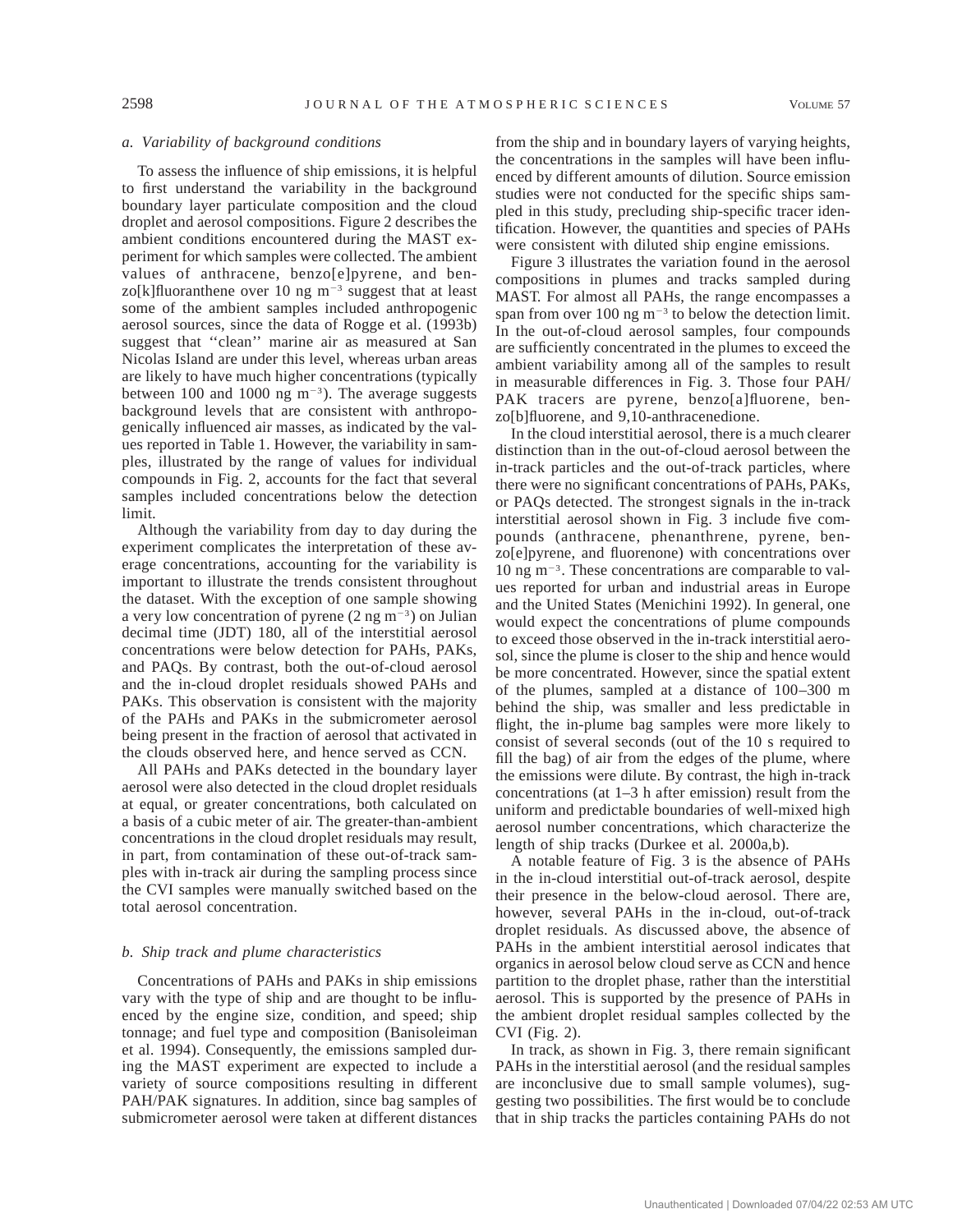

FIG. 2. Variability in, and average concentrations of, PAHs, PAQs, and PAKs in the background and ambient conditions during MAST for JDT 163, 168, 172, 178, 179, 180, and 181. Samples collected in cloud include droplet residuals and interstitial aerosol and were collected in regions without tracks. Below-cloud aerosol also is representative of background boundary layer aerosol. Large symbols represent average concentrations, and small symbols represent individual measurement from different sampling days. Measurements below detection capabilities are not shown on the graph and are averaged as  $0 \mu$ g  $m^{-3}$ .

serve as CCN, at least during the initial phases of track formation (all samples considered here are for tracks younger than 3 h from stack emission). However, this explanation is inconsistent with the out-of-track cloud droplet residual information showing the presence of PAHs in Fig. 2: if organics can act as CCN in the ambient cloud, then it would seem likely that they also can serve as CCN in ship tracks. Hence, the alternative interpretation of these data is more probable, namely, that some of the PAH-laden particles have activated in cloud to form droplets, but that CCN are sufficiently abundant that many such particles remain unactivated in the interstitial aerosol. This phenomenon has been observed in anthropogenically influenced air by Gillani et al. (1995), who note that at sufficiently high accumulation mode particle concentrations, the activation process becomes water limited and decreases the effective supersaturation in cloud. This latter interpretation is also supported by submicron size distribution measurements taken aboard the C-131A that show high concentrations of particles larger than 0.1  $\mu$ m, over 500 cm<sup>-3</sup> in many cases, many (but not all) of which remain in the inter-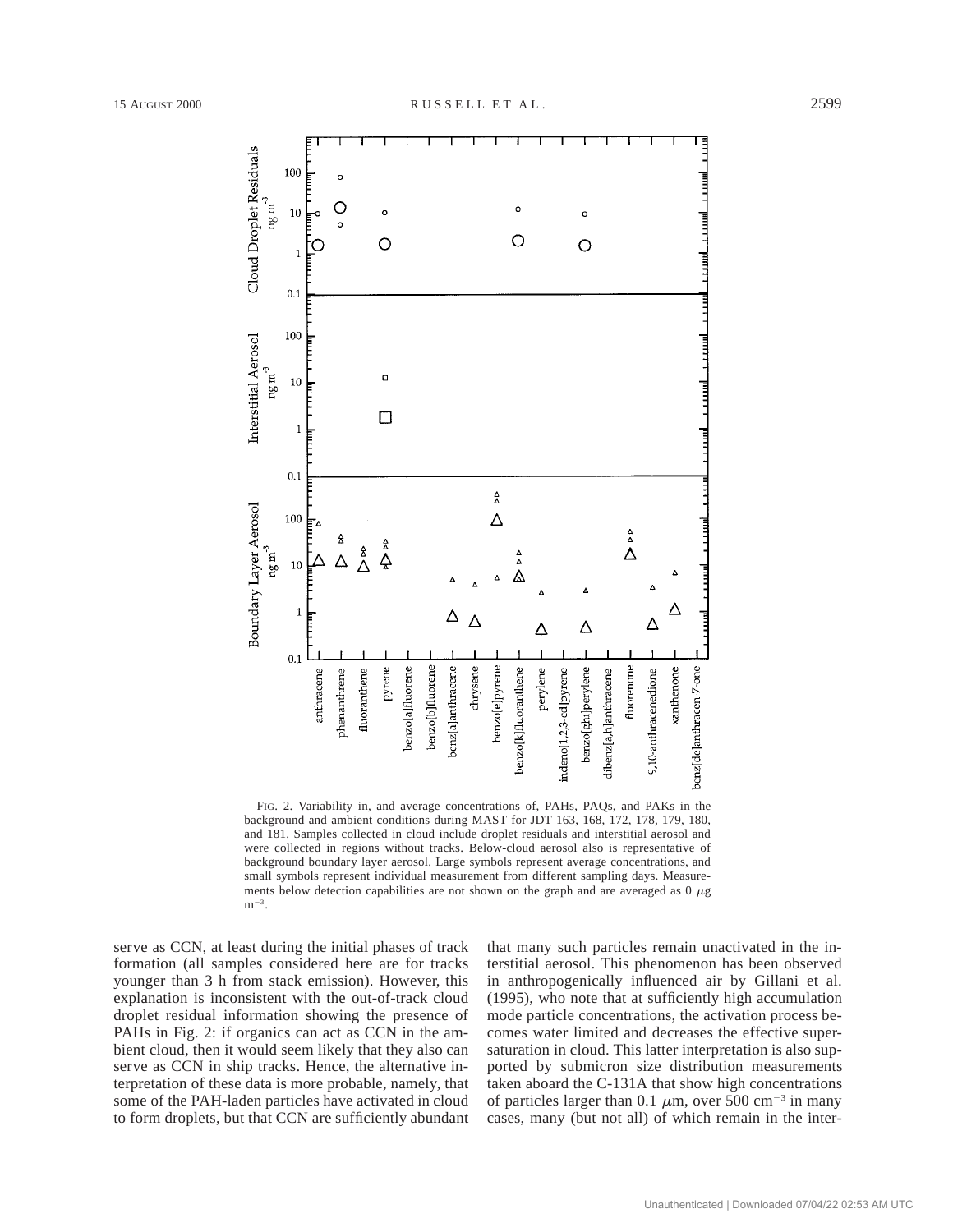

FIG. 3. Variability in, and average concentrations of, PAHs, PAQs, and PAKs detected in aerosol samples collected for JDT 159, 160, 162, 163, 168, 172, 178, 179, 180, and 181. The graph illustrates data collected in and out of track of both interstitial aerosol and boundary layer aerosol. Large symbols represent average concentrations, and small symbols represent individual measurement from different sampling days. Measurements below detection capabilities are not shown on the graph and are averaged as 0  $\mu$ g m<sup>-3</sup>.

stitial phase in cloud (Noone et al. 2000a; Durkee et al. 2000a,b).

ers where an unbroken cloud layer persisted throughout the flight.

#### *c. Case studies from MAST*

Because of the complications introduced by the dayto-day variability in both the background and the ship sources in interpreting the distribution of PAHs in the boundary layer, we limit our discussion here to samples collected on two specific days during the MAST experiment. During both of these days (12 and 27 June 1994), the C131 sampled in cloud-topped boundary lay-

# 1) 12 JUNE (JDT 163)

During this flight, two diesel-powered vessels—a pusher tug (*Moku Pahu*) and a naval salvage ship (*Safeguard*)—were sampled (Gasparovic 1995). The clouds were about 300 m thick with the base at 200 m above sea level and contained droplet concentrations of about 40 cm<sup>-3</sup>. Two distinct tracks were observed.

Figure 4 shows the PAHs, PAKs, and PAQs detected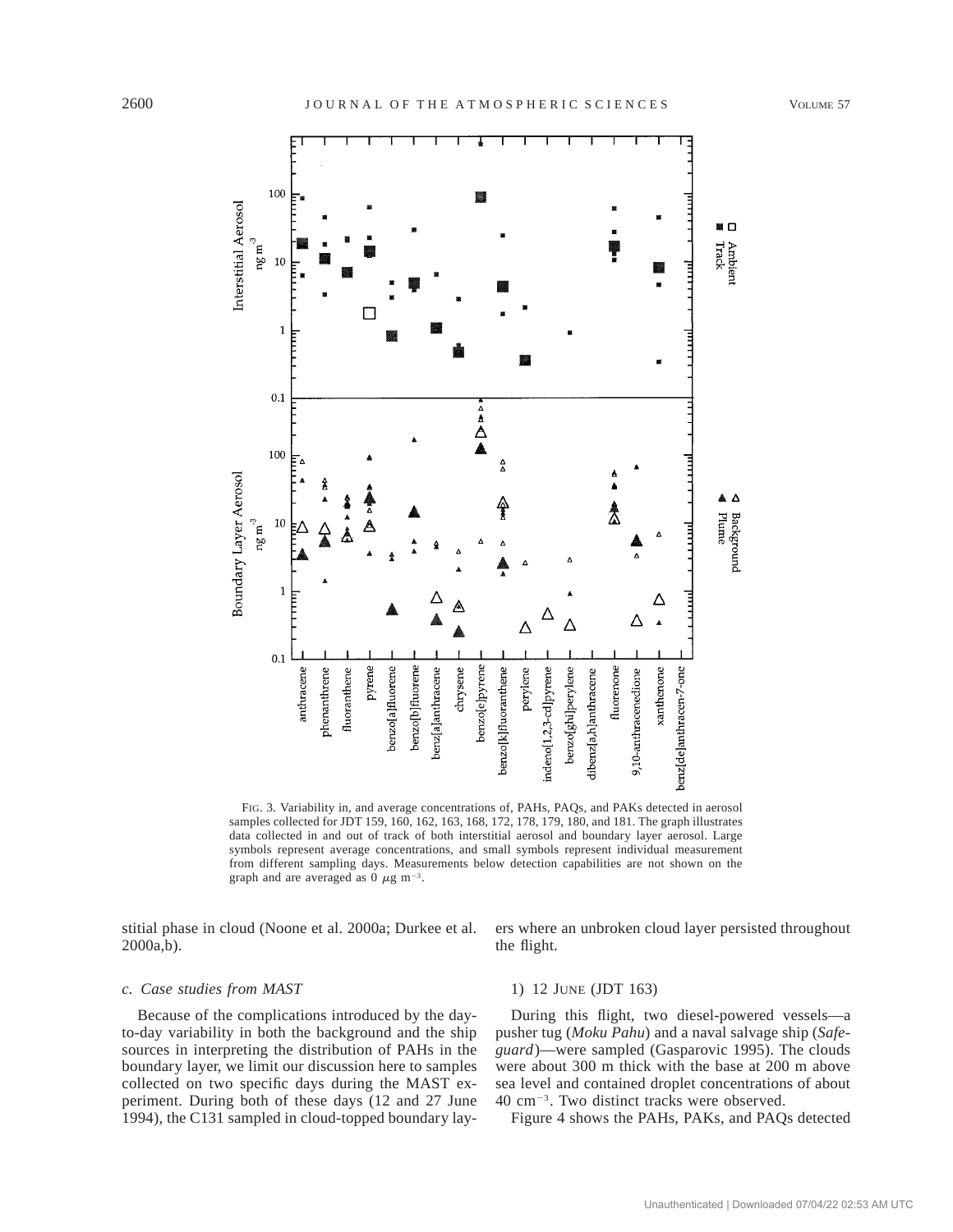

FIG. 4. Case study for MAST study day 163 (12 Jun 1994), illustrating the concentrations of PAHs, PAQs, and PAKs detected in and out of track and plumes, in and below cloud. Samples collected in cloud include droplet residuals and interstitial aerosol and were collected in regions without tracks.

in the five samples collected on this flight: track and ambient cloud droplet residuals, track interstitial aerosol, below-cloud plume and background aerosol. The background below-cloud concentrations show that many PAHs and PAKs were present in the boundary layer aerosol in the air mass surrounding the ship. For all of the compounds for which there were detectable amounts of PAH in the background aerosol, those concentrations were greater than or equal to those in the plume. However, the differences in these concentrations were not large enough to exceed both the detection uncertainty and the possibility for contamination of background samples by plume. The background concentrations of anthracene, phenanthrene, and pyrene were between 10 and 100 ng  $m^{-3}$  in both the background and the plume sample. In this case the difference between the background and plume concentrations showed few qualitative differences. The track interstitial aerosol showed similar concentrations. The residual track measurement yielded no compounds above the detection limit because of the small sample volume  $(0.12 \text{ m}^3)$ , but the ambient sample indicated the presence of anthracene, phenanthrene, benzo[k]fluoranthene (or benzo[a]pyrene), and benzo[ghi]perylene. The concentrations of two of these compounds, anthracene and phenanthrene, in the droplet residuals were, however, between 6 and 20 ng  $m^{-3}$ , significantly less than in the boundary layer aerosol. This result suggests that some of the background PAHs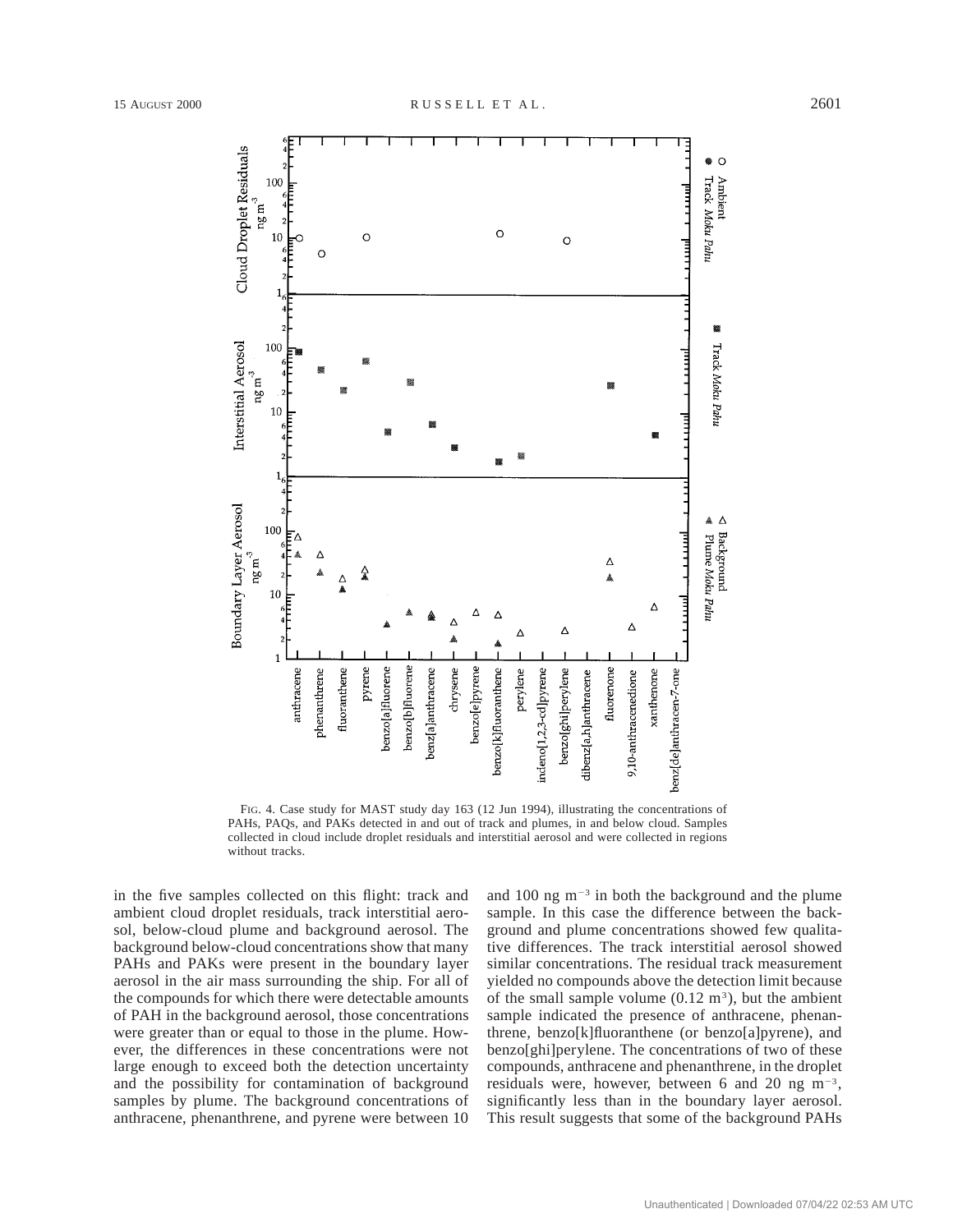

FIG. 5. Case study for MAST study day 178 (27 Jun 1994), illustrating the concentrations of PAHs, PAQs, and PAKs detected in and out of track and plumes, in and below cloud. Two plume samples were collected on this day, one from the USS *Mount Vernon* and the other from the *Tai He.*

were in particles that did activate to form droplets in the clouds sampled.

### 2) 27 JUNE (JDT 178)

On this day, the track and plume of the container ship *Tai He* were sampled, as well as the plume of the naval landing ship USS *Mount Vernon.* The *Tai He* was powered by a 6-cylinder diesel engine and the *Mount Vernon* by a steam turbine (Gasparovic 1995). Cloud base in the sampled region was at 250 m, cloud tops at over 400 m, with unbroken stratocumulus for most of the sampling period. Droplet concentrations were above 150

 $cm<sup>-3</sup>$ . The high background particle and droplet concentrations showed anthropogenic influence.

Although the background air on 27 June also indicated the presence of some combustion aerosols, the intrack and plume concentrations were significantly higher than those in the surrounding air. Figure 5 shows the data from the six samples collected on this day. The ambient interstitial concentrations, most of the ambient droplet residual concentrations, and the track residual concentrations were below the detection limits. Fluoranthene is present in detectable amounts in both plume samples. In addition, the differences in the two plume samples suggest the emissions of this steam turbine en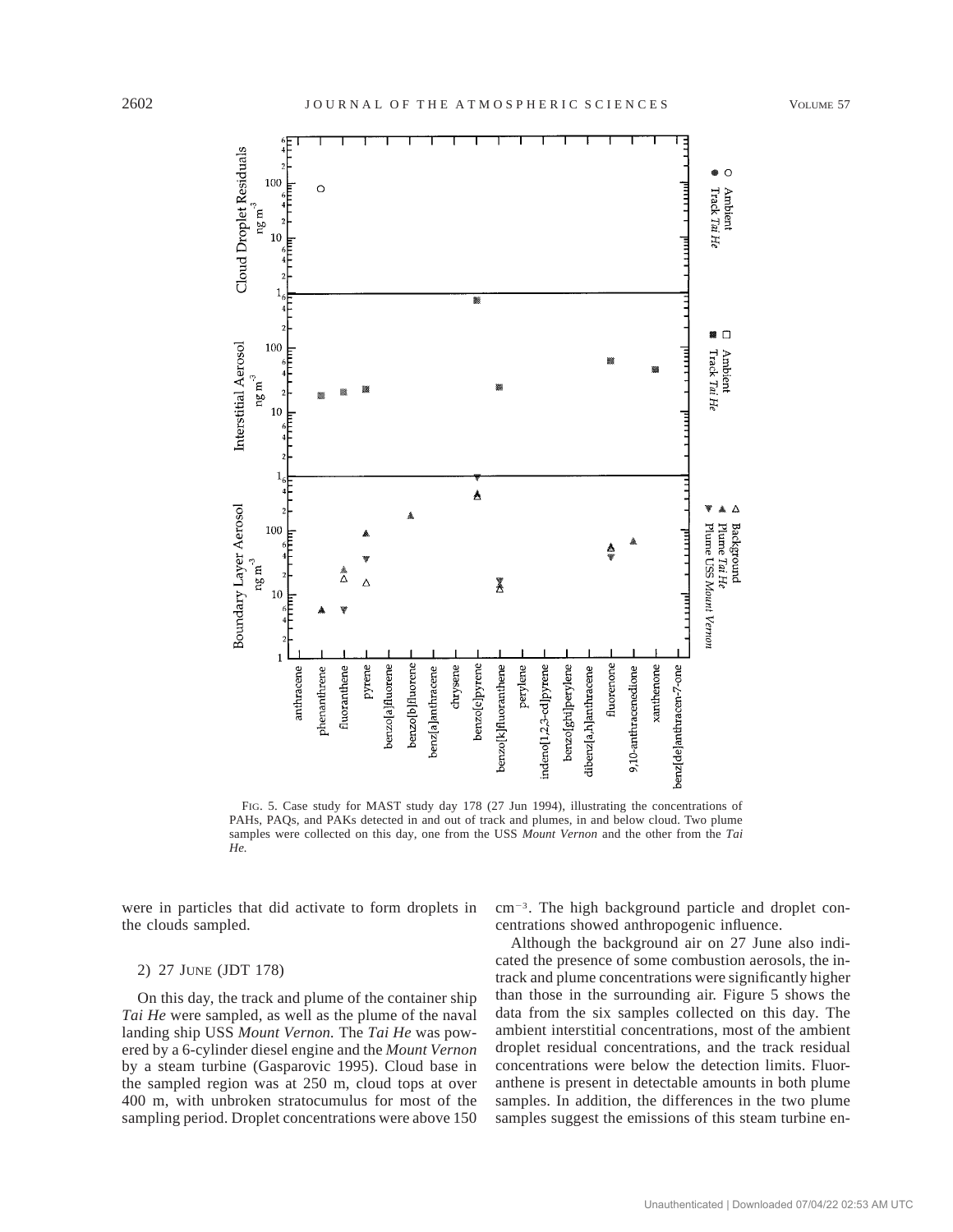gine differed significantly from that of the diesel *Tai He.* Specifically, the *Tai He* plume showed much higher levels of phenanthrene, benzo[b]fluorene, and 9,10-anthracenedione.

### **4. Partitioning of PAHs between cloud droplets and interstitial aerosol**

The activation of aerosol particles to cloud droplets is determined both by the thermodynamic conditions of the forming cloud (supersaturation and updraft velocity) and the size and composition of the aerosol particles. Identifying which particles will activate to droplets at prescribed supersaturation conditions is important to assess the radiative impact of different aerosol sources. The solubilities of the components present in the aerosol are important in determining a particle's ability to serve as CCN: the higher the concentration of soluble components, the lower the supersaturation at which a particle of a given size will activate (Pruppacher and Klett 1978). The presence of organics in this process is thought to inhibit particle activation, unless the particle is coated with a soluble layer.

Single particle analysis yielded some limited information on the organic component of the cloud droplet residual particles. Particle samples were placed in a scanning electron microscope (JEOL JSM-6300) and the size, morphology, and chemical composition of the particles were determined using electron probe X-ray microanalysis techniques (Jambers et al. 1995). The lower size limit for single particle analysis was  $0.1$ - $\mu$ m radius; particles below this size were not resolved. A total of 500 particles per sample were analyzed. Once particle size and composition were determined, a hierarchical cluster analysis was performed that grouped individual particles with similar compositions (Bernard et al. 1986).

On a number of occasions, individual residual particles were observed having compositions of either entirely organic material, or organic material and chlorine. The fraction of the total number of particles containing organic material at times could be quite large; more than 36% of the 500 residual particles analyzed from ambient cloud droplets on 27 June were either organic material alone (11.4%) or organic material plus chlorine (25.0%) (Noone et al. 2000b).

The fact that individual residual particles were found composed entirely of organic material indicates that, at least in some of the ambient cloud cases observed, the organic material scavenged into cloud droplets was present as an external mixture in the air. If the organic material had been present as a coating on other particles or had been coagulated with sea salt or sulfate particles, these elements would have been observed in the spectra for the individual particles. These results suggest that in some cases organic particles acted as cloud condensation nuclei on their own, rather than having been associated as with inorganic species in particles of mixed

TABLE 4. Water solubilities reported for polycyclic aromatic hydrocarbons (Seidell and Linke 1952). NV, no values reported for this compound.

|                                     | Molecular     | Solubility*** |               |  |  |
|-------------------------------------|---------------|---------------|---------------|--|--|
| Polycyclic<br>aromatic hydrocarbons | weight<br>amu | At 300 K<br>М | At 293 K<br>M |  |  |
| Anthracene                          | 178.1         | 4.21E-07      | 5.00E-07      |  |  |
| Phenanthrene                        | 178.1         | 8.98E-06      | 1.50E-05      |  |  |
| Fluoranthene                        | 202.1         | ΝV            | NV            |  |  |
| Pyrene                              | 202.1         | 8.16E-07      | 1.00E-06      |  |  |
| Benzo[a]fluorene                    | 216.1         | <b>NV</b>     | <b>NV</b>     |  |  |
| Benzo[b]fluorene                    | 216.1         | <b>NV</b>     | <b>NV</b>     |  |  |
| Benz[a]anthracene                   | 228.1         | 4.82E-08      | <b>NV</b>     |  |  |
| Chrysene                            | 228.1         | 6.58E-09      | 3.40E-06      |  |  |
| Triphenylene                        | 228.1         | 1.67E-07      | <b>NV</b>     |  |  |
| Benzo[a]pyrene                      | 252.1         | NV            | NV            |  |  |
| Benzo[k]fluoranthene                | 252.1         | NV            | <b>NV</b>     |  |  |
| Benzo[e]pyrene                      | 252.1         | 1.59E-08      | 2.40E-08      |  |  |
| Perylene                            | 252.1         | 1.98E-09      | NV            |  |  |

\* Solubilities are reported from Seidell and Linke (1952). Results at 300 K were determined by nephelometric method.

\*\* Solubilities are reported from Seidell and Linke (1952). Results at 293 K were determined fluorimetrically.

composition. The results do not rule out the presence of organics in other particles, as part of internal mixtures with salts and other organics, so droplets may have also formed on mixed-composition particles.

The water solubilities of several of the PAHs, PAKs, and PAQs studied here are listed in Table 4. Values for all solubilities are less than 0.0001 M at both 293 and 300 K. The solubilities of these compounds in salt solutions are uncharacterized but are also likely to be low.

Phenanthrene has the highest solubility of the compounds reported in Table 4. Figure 1 illustrates that it was detected in 5 out of 9 of the ambient cloud droplet residual samples, even though only 2 of the 10 background out-of-cloud aerosol samples showed detectable concentrations. This trend suggests that phenanthrene has a higher probability of being in particles that served as CCN than the other components studied. The frequency at which a compound (*i*) will activate to a cloud droplet can be estimated by comparing the frequency at which a compound is detected in cloud  $P_{\text{cloud}}^i$  to the frequency at which a compound was detected in the outof-cloud aerosol  $P_{\text{aerosol}}$ , where in both cases the frequency from Fig. 1 has been normalized by the total number of samples in Table 3 to give the two detection probabilities. The resulting ratio,

$$
k_{\text{act}}^i = \frac{P_{\text{cloud}}^i}{P_{\text{aerosol}}^i},\tag{1}
$$

then serves as an activation index for each compound. The activation index for phenanthrene is 2.8.

The lowest solubility reported is for benzo[e]pyrene of  $2.40 \times 10^{-8}$  M. Benzo[e]pyrene was detected in 6 of the 10 background out-of-cloud aerosol samples, but only 3 of the 9 ambient droplet residual samples con-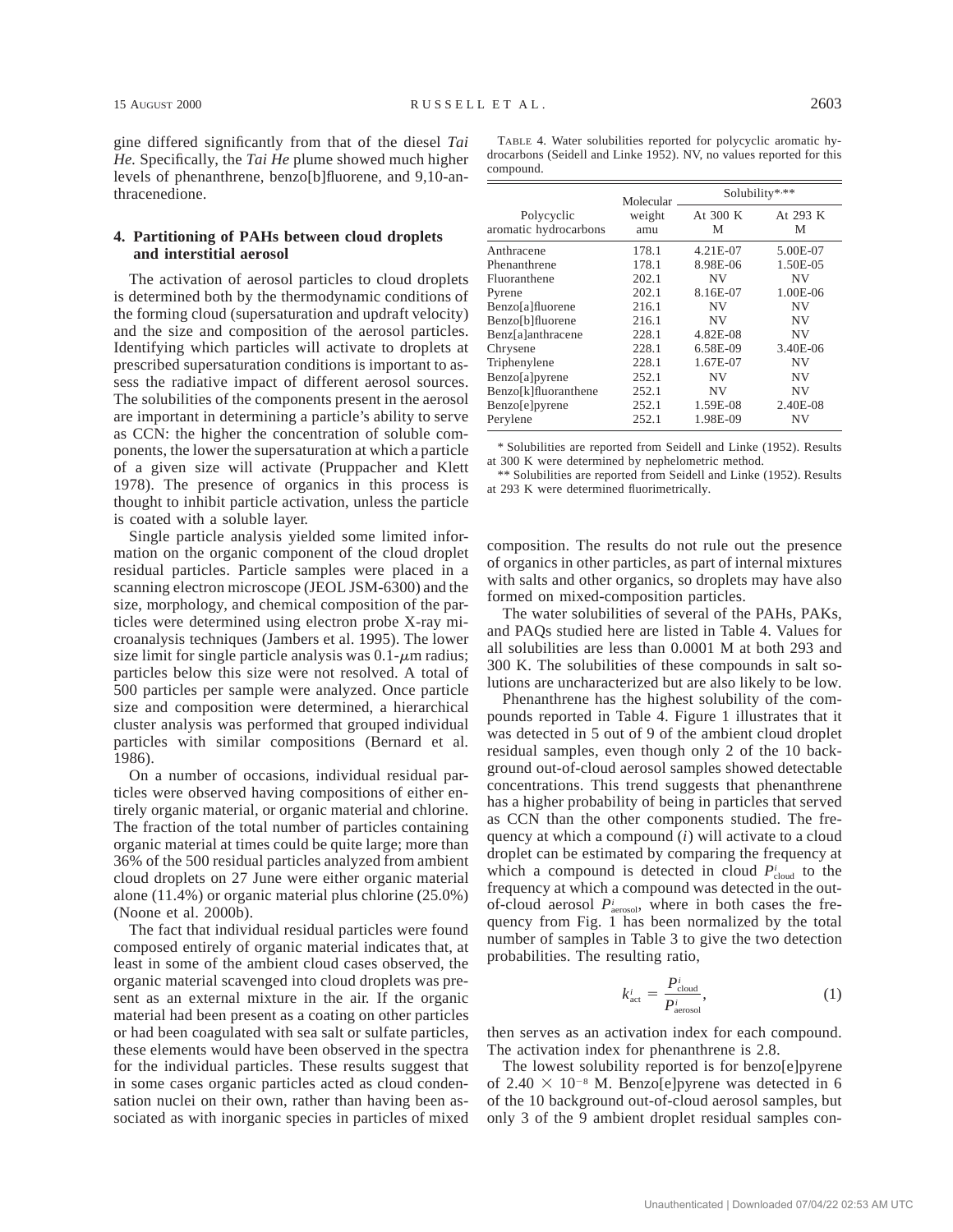

FIG. 6. Comparison of calculated activation indices and water solubilities. The activation index is the ratio of the normalized frequency of detection in cloud over the normalized frequency of detection in the boundary layer aerosol (Eq. 1). The water solubilities are reported by Seidell and Linke (1952) at temperatures of 293 and 300 K.

tained detectable amounts. The activation index in this case would be only 0.4.

Figure 6 compares the activation indices calculated from the MAST ambient dataset with the reported water solubilities. The activation frequencies are higher than 1.0 for 3 of the 4 species with higher water solubilities (defined here to be above  $10^{-7}$  M). The compound with the lowest measured solubility at 300 K (benzo[e]pyrene) has the lowest activation frequency, although perylene and chrysene have lower solubility at 293 K but an average activation frequency (1.2). This correspondence suggests that water solubility, and associated properties such as solubility in salt solutions, are related to the ability of particles to serve as CCN. However, it also provides a clear indication that insoluble compounds may be components in CCN.

# **5. Conclusions**

Speciated organic analysis for PAHs has established important differences in the composition of plume and background aerosol in and around ship tracks. These differences in composition provide a tracer for combustion emission sources in general and, with appropriate source characterizations, could be used to distinguish engine and fuel traits. In addition, they provide a basis for estimating the quantitative contributions of organic species to the atmospheric aerosol. PAHs were identified in activated droplets, establishing that PAHs contribute to the mass in cloud condensation nuclei. Although PAHs have low solubilities in water, they may occur in particles of mixed composition that can serve as activation sites for cloud droplets. Those compounds with higher solubilities were usually found with higher frequency in cloud droplets. For example, of the three compounds with solubilities above  $5.0 \times 10^{-7}$  M, both anthracene and phenanthrene have activation indices over 1.5. For the four compounds with lower solubilities, all four (benz[a]anthracene, triphenylene, benzo[e]pyrene, and perylene) have low activation indices. (Chrysene was not classified as either high or low solubility due to the large range of solubilities reported at atmospheric temperatures.)

A higher frequency of PAHs was detected in the activated droplets of ambient clouds than in the ship tracks with little evidence for PAHs remaining in the unactivated interstitial aerosol. This distinction may result from the longer time available for processing of the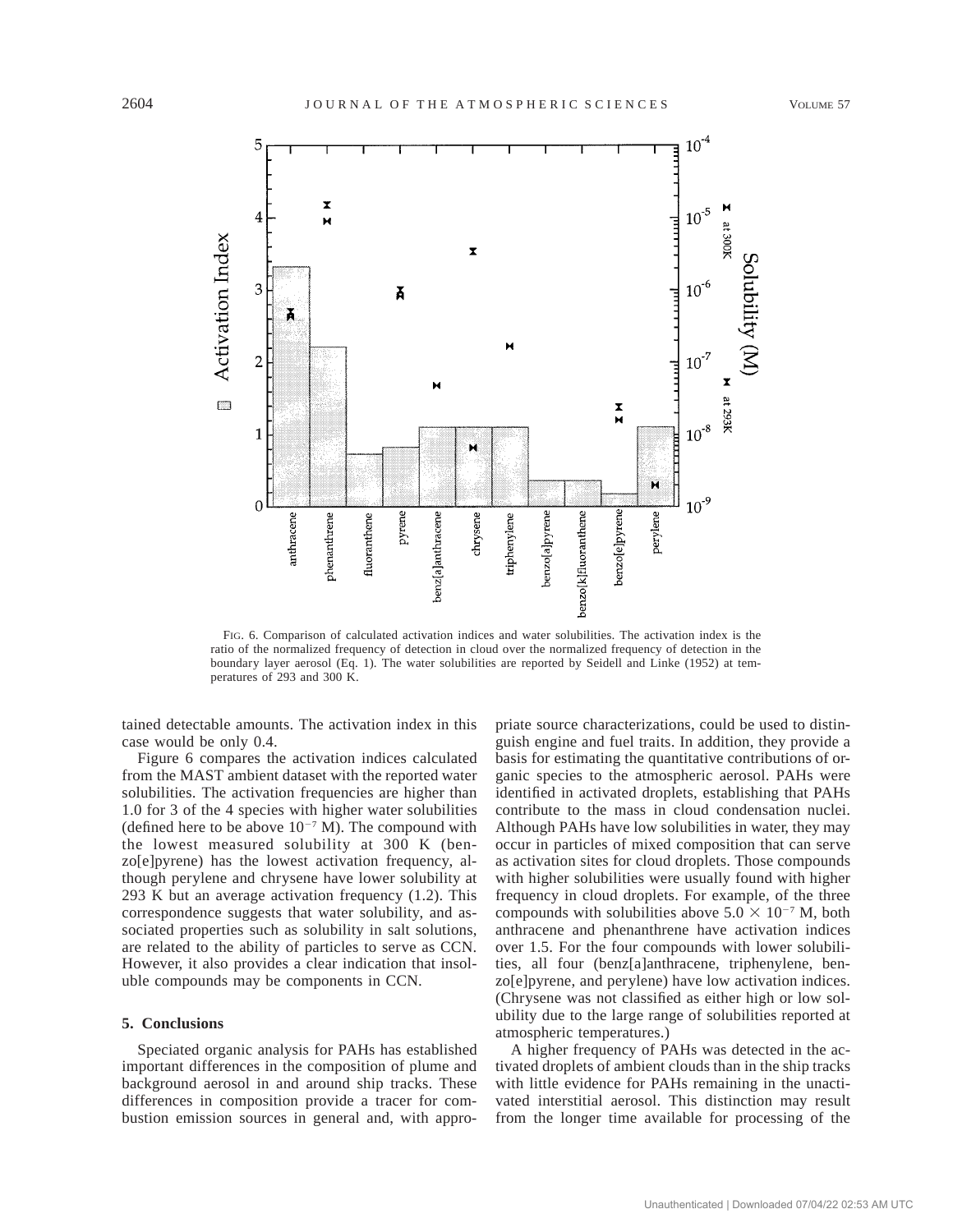organic material present in the ambient aerosol than from that resulting from ship emissions. The ambient organic is likely to be ''older'' than ship track organic, allowing a longer time for aerosol processing, and resulting in the organic material being present in the larger aerosol particles. This result suggests that the particle chemistry occurring in the atmosphere plays a role in determining the population of droplets that activate. In addition to the role suggested for organics in ambient clouds as CCN, the measurements provide indirect evidence that organics play a role in ship track CCN as well. Although no in-track measurements of organics in cloud droplets were collected, the interstitial measurements suggest that the fewer organics detected in track interstitial than in the plume would be consistent with partitioning to droplets. However, because of limited measurements the data are inconclusive since the role of dilution and sampling statistics was not fully characterized.

*Acknowledgments.* This work was funded by support from the Office of Naval Research Grant N00014-93- 1-0872. The authors are grateful to the University of Washington Cloud and Aerosol Research Group for their assistance in collecting aerosol samples aboard the C-131A, in particular Peter Hobbs, Jack Russell, and Don Spurgeon. Support of ONR Grant N00014-92-J-1587 to the University of Washington Cloud and Aerosol Research group for aircraft operations during MAST is also acknowledged.

#### **REFERENCES**

- Andrews, E., and S. M. Larson, 1993: Effect of surfactant layers on the size changes of aerosol particles as a function of relative humidity. *Environ. Sci. Technol.,* **27,** 857–865.
- Banisoleiman, K., and Coauthors, 1993: Marine exhaust emissions research programme: Phase II summary report. Lloyd's Register of Shipping, Croydon, United Kingdom, 19 pp. [Available from Technical Investigation, Propulsion and Environmental Engineering Department, Lloyd's Register of Shipping, Lloyd's Register House, 29 Wellesley Rd., Croydon CR0 2AJ, United Kingdom.]
- , and Coauthors, 1994: Marine exhaust emissions research programme: Phase II transient emission trials. Lloyd's Register of Shipping, Croydon, United Kingdom, 19 pp. [Available from Technical Investigation, Propulsion and Environmental Engineering Department, Lloyd's Register of Shipping, Lloyd's Register House, 29 Wellesley Rd., Croydon CR0 2AJ, United Kingdom.]
- Bernard, P., R. Van Grieken, and D. Eisma, 1986: Classification of estuarine particles using electron microprobe analysis and multivariate techniques. *Environ. Sci. Technol.,* **20,** 467–473.
- Cronn, D. R., R. J. Charlson, R. L. Knights, A. L. Crittenden, and B. R. Appel, 1977: A survey of the molecular nature of primary and secondary components of particles in urban air by high resolution mass spectrometry. *Atmos. Environ.,* **11,** 929–937.
- Duce, R. A., and R. B. Gagosian, 1982: The input of atmospheric n-C10 to n-C30 alkanes to the ocean. *J. Geophys. Res.,* **87,** 7192– 7200.
- , and Coauthors, 1983: Organic material in the global tropopause. *Rev. Geophys. Space Phys.,* **21,** 921–952.
- Durkee, P. A., K. J. Noone, and R. T. Bluth, 2000a: The Monterey Area Ship Track experiment. *J. Atmos. Sci.,* **57,** 2523–2541.
- , and Coauthors, 2000b: The impact of ship-produced aerosols on the microstructure and albedo of warm marine stratocumulus clouds: A test of MAST hypotheses 1i and 1ii. *J. Atmos. Sci.,* **57,** 2554–2569.
- Frisbie, P. R., and J. G. Hudson, 1993: Urban cloud condensation nuclei spectral flux. *J. Appl. Meteor.,* **32,** 666–676.
- Gasparovic, R. F., 1995: *MAST Experiment Operations Summary.* The Johns Hopkins University, 300 pp.
- Gillani, N. V., S. E. Schwartz, W. R. Leaitch, J. W. Strapp, and G. A. Isaac, 1995: Field observations in continental stratiform clouds: Partitioning of cloud particles between droplets and unactivated interstitial aerosols. *J. Geophys. Res.,* **100,** 18 687– 18 706.
- Grosjean, D., 1983: Polycyclic aromatic hydrocarbons in Los Angeles air from samples collected on Teflon, glass and quartz filters. *Atmos. Environ.,* **12,** 2265–2573.
- Hallberg, A., and Coauthors, 1992: Phase partitioning for different aerosol species in fog. *Tellus,* **44B,** 545–555.
- Hansson, H. C., A. Wiedensohler, M. J. Rood, and D. S. Covert, 1990: Experimental determination of the hygroscopic properties of organically coated aerosol particles. *J. Aerosol Sci.,* **21,** S241– S244.
- Hegg, D. A., R. J. Ferek, and P. V. Hobbs, 1993: Aerosol size distributions in the cloudy atmospheric boundary layer of the North Atlantic Ocean. *J. Geophys. Res.,* **98,** 8841–8846.
- Henderson, T. R., J. D. Sun, A. P. Li, R. L. Hanson, W. E. Bechtold, T. M. Harvey, J. Shabanowitz, and D. F. Hunt, 1984: GC/MS and MS/MS studies of diesel exhaust mutagenicity and emissions from chemically defined fuels. *Environ. Sci. Technol.,* **18,** 428– 434.
- Hildemann, L. M., G. R. Cass, and G. R. Markowski, 1989: A dilution stack sampler for collection of organic aerosol emissions: Design, characterization and field tests. *Aerosol Sci. Technol.,* **10,** 193–204.
- , G. R. Markowski, M. C. Jones, and G. R. Cass, 1991: Submicrometer aerosol mass distributions of emissions from boilers, fireplaces, automobiles, diesel trucks, and meat-cooking operations. *Aerosol Sci. Technol.,* **14,** 138–152.
- Hudson, J. G., 1991: Observations of anthropogenic cloud condensation nuclei. *Atmos. Environ.,* **25A,** 2449–2455.
- Jambers, W., L. De Bock, and R. Van Grieken, 1995: Recent advances in the analysis of individual environment particles. *Analyst,* **120,** 681–692.
- Kawamura, K., and R. B. Gagosian, 1987: Implications of  $\omega$ -oxocarboxylic acids in the remote marine atmosphere for photooxidation of unsaturated fatty acids. *Nature,* **325,** 330–332.
- Menichini, E., 1992: Urban air pollution by polycyclic aromatic hydrocarbons: Levels and sources of variability. *Sci. Total Environ.,* **116,** 109–135.
- National Research Council, 1996: *A Plan for a Research Program on Aerosol Radiative Forcing and Climate Change.* National Academy Press, 161 pp.
- Noone, K. J., J. A. Ogren, J. Heintzenberg, R. J. Charlson, and D. S. Covert, 1988: Design and calibration of a counterflow virtual impactor for sampling of atmospheric fog and cloud droplets. *Aerosol Sci. Technol.,* **8,** 235–244.
- , and Coauthors, 1992: Changes in aerosol size- and phase distributions due to physical and chemical processes in fog. *Tellus,* **44B,** 489–504.
- , and Coauthors, 2000a: A case study of ship track formation in a polluted marine boundary layer. *J. Atmos. Sci.,* **57,** 2748–2764.
- , and Coauthors, 2000b: A case study of ships forming and not forming tracks in moderately polluted clouds. *J. Atmos. Sci.,* **57,** 2729–2747.
- Novakov, T., and J. E. Penner, 1993: Large contribution of organic aerosols to cloud-condensation-nuclei concentrations. *Nature,* **365,** 823–826.
- Ogren, J. A., J. Heintzenberg, and R. J. Charlson, 1985: In-situ sam-